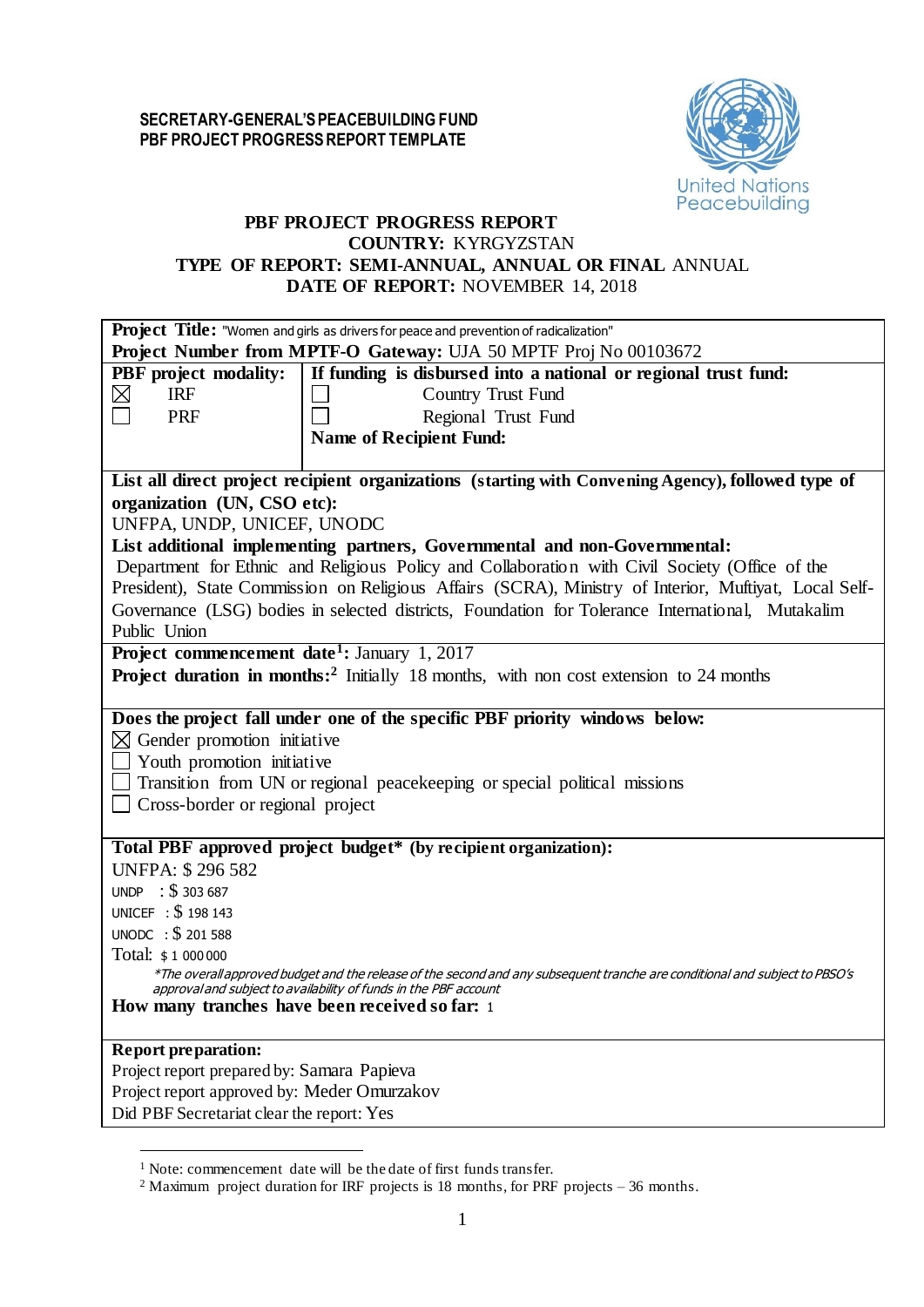Any comments from PBF Secretariat on the report: Has the project undertaken any evaluation exercises? Please specify and attach: Evaluation is in process.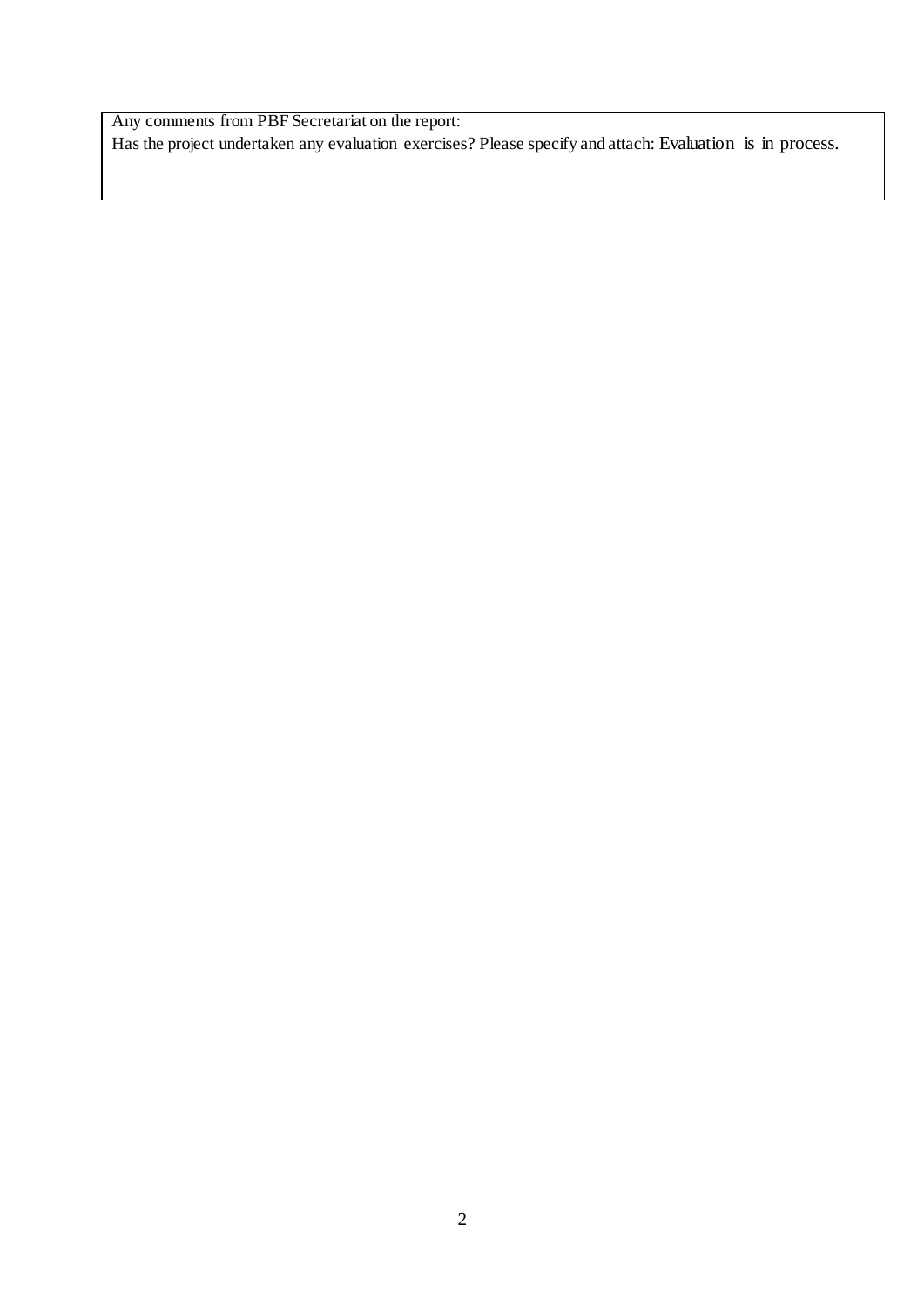# *NOTES FOR COMPLETING THE REPORT:*

- *Avoid acronyms and UN jargon, use general / common language.*
- *Be as concrete as possible. Avoid theoretical, vague or conceptual discourse.*
- *Ensure the analysis and project progress assessment is gender and age sensitive.*

# **PART 1: RESULTS PROGRESS**

# **1.1 Overall project progress to date**

Briefly explain the **status of the project** in terms of its implementation cycle, including whether all preliminary/preparatory activities have been completed (1500 character limit):

The project implementation is at its final stage. All project activities have almost been completed. End of project independent evaluation is in process.

Two rounds of Women Leadership Schools (WLS) were organized, with total 86 participants that further elaborated and implemented PVE action plans (with participation of 2732 community members).

Over 1600 women attended consultative meetings in 16 target communities to learn about human rights and prevention of radicalization. As a result, 1600-trained women developed 47 community initiatives aimed at PVE, of which 30 were supported through small grant funding. Legal counsellors represented the interests of marginalized women and girls in 15 civil cases, ensuring access to justice and supporting their rights.

90 local self-government and social sector employees were trained in reaching out to the most vulnerable women, facilitating their access to municipal and state services. 46 social workers learned about identification and managing cases of marginalized people, reaching out women and girls at risk of radicalization. 64 of women in vulnerable groups were identified for further supervision by trainees.

The local safety situational analysis was conducted in 12 municipalities. The e-course on PVE was developed in collaboration with the Ministry of Interior. Moreover, PVE and gendersensitivity trainings were conducted for 215 police officers (7% women).

Given the recent/current political/peacebuilding/ transition situation/ needs in the country, has the project been/ does it continue to be **relevant** and well placed to address potential conflict factors/ sources of tensions/ risks to country's sustaining peace progress? Please illustrate. If project is still ongoing, are any adjustments required? (1500 character limit)

Radicalization and extremism continue to be pertinent in the context of Kyrgyzstan. Generally, vulnerability of young women and girls is increasing due to lack of education, critical thinking, economic opportunities and the presence of gender stereotypes. . According to the Ministry of the Interior, in 2005 1.1% of extremist crimes were committed by women. By the end of 2017 the figure has increased by 25%. The Government has adopted the "State Program on Countering Extremism and Terrorism in the Kyrgyz Republic for 2017-2022" as well as a National Plan on Implementation of the State Program. The later contains preventive activities in the communities with engagement of women and youth. The project activities are in line with the plan and contributes to achievement of its goal.

In addition, f on January 1, 2019 a number of changes in criminal legislation will come into force in Kyrgyzstan, the main innovation of which is the principle of humanization. These changes are also directly related to non-binding "extremism" criminal offenses.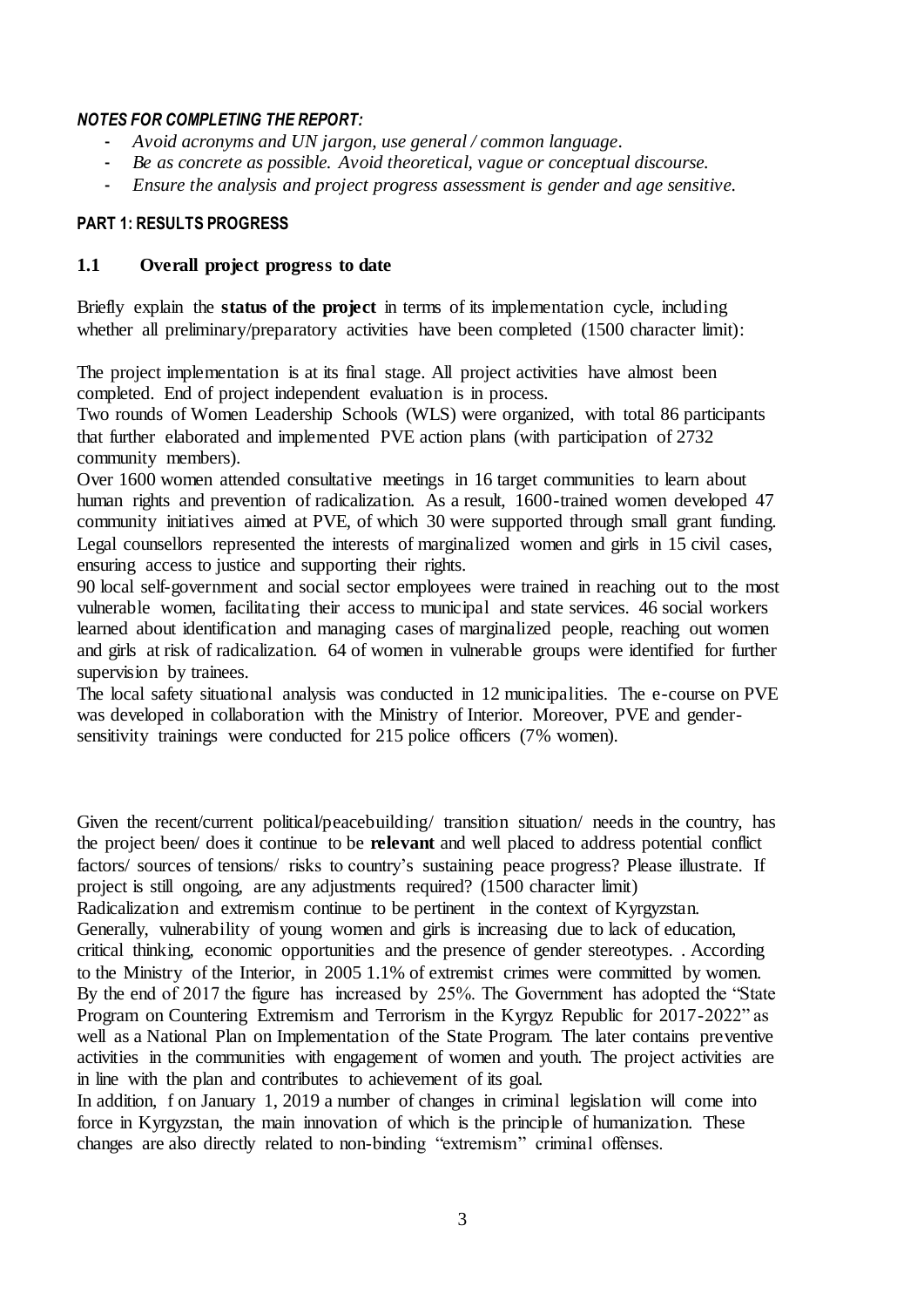In a few sentences, summarize **what is unique/ innovative/ interesting** about what this project is trying/ has tried to achieve or its approach (rather than listing activity progress) (1500 character limit).

The project engaged female religious leaders in PVE work, most of whom previously did not participate in any trainings or social activism and operated in their narrow religious groups. Taking into consideration gender norms as well, in the beginning stage of the project it was challenging to reach out to even women leaders and engage them in project work. It was especially difficult to invite them to trainings, because they had to travel to another city. The project addressed this challenge through close and systematic work with women, their families (husbands) and male religious leaders. As a result, the project gained their trust and women religious leaders became agents for changes and interlocutors to work with wider religious (sometimes closed) groups of people. The project attempted to engage and reintegrate vulnerable women and girls isolated from the communities, who are not easily reached by official institutions with the aim of addressing the drivers of radicalization. Information campaigns conducted through producing various media products and broadcasting nation-wide, are considered as the first reliable attempt in the country to use internet and social media to nurture tolerance and advocate for human rights as an alternative message. A PVE educational e-course was developed in close collaboration with the Ministry of the Interior for frontline police officers. It is the first electronic course to increase the capacity of police officers in Kyrgyzstan.

#### Considering the project's implementation cycle, please **rate this project's overall progress towards results to date**: on track

In a few sentences summarize **major project peacebuilding progress/results** (with evidence), which PBSO can use in public communications to highlight the project (1500 character limit): Religious women and girls gained confidence and willingness to make an efforts and work on PVE issues. Cooperation and dialogue on PVE issues were established among women, girls, local authorities, police and imams, which was not the case before the start of the project in most project target communities. There is a series of evidence for the above-mentioned results, for example, an initiative group of religious women from Amir-Timur received a "Letter of Appreciation" from the territorial administration for their positive contribution to the organization of work with women's religious community. Local authorities provided their support to women and girls in conducting their PVE initiatives in their communities. The mechanism designed to increase population's access to legal, psychological and theological consultations was tested in partnership with the Ministry of Justice and the Center for Religious Studies, and provided access to various consultation services to over 1500 citizens (70% of which were women). Local safety situational analysis held in 12 municipalities enabled to analyze priority safety and PVE issues, and was instrumental in formulating priorities within the development of the Joint Plans on crime prevention and PVE. Community safety groups will serve as a sustainable platform for interaction and dialogue on issues related to local safety and PVE issues with engagement of the main local stakeholders.

In a few sentences, explain how the project has made **real human impact**, that is, how did it affect the lives of any people in the country – where possible, use direct quotes that PBSO can use in public communications to highlight the project (1500 character limit):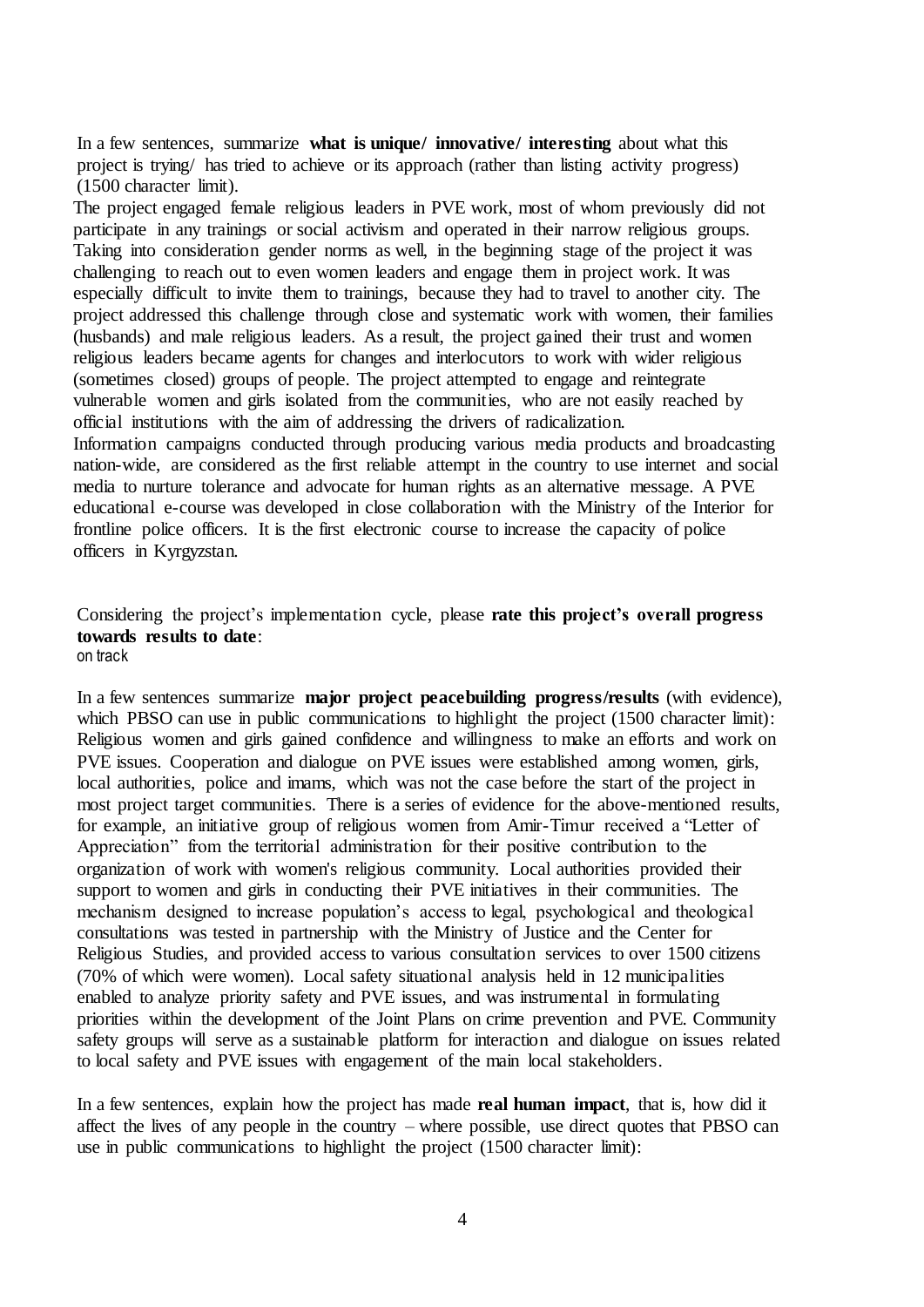After the second leadership school, several project participants withdraw their refusal from vaccination (for their children). One of the project participants from Kurmanbek, inspired by examples of other project participants from different villages, decided to pursue university education and enrolled at the Pedagogical Department at the university, despite her age (50 years old). Traditionally, girls who study at madrasah, do not continue their education in secular institutions. However, after implementation of women initiatives in one of the madrasahs in Nookat, seven girls decided to enroll into higher education institutions in 2019-2020 academic year. More than 30 marginalized women from target communities received support from social services in collaboration with religious leaders. A young religious woman lives with her spouse and three kids in one room of a half-ruined house. She is a feeding mother and often faints from malnutrition. Her spouse, often turns abusive and threatens to leave her and the children to marry again. She was struggling to receive social benefit payments for more than a year, being sent from one office to another and was told, she had to bribe her way to eligible paperwork. After she was connected to the social workers, trained in the project she finally legally confirmed her eligibility to social benefits and started receiving it. In addition, an individual plan for prevention of domestic violence is enacted for her family.

If the project progress assessment is **on-track**, please explain what the key **challenges** (if any) have been and which measures were taken to address them (1500 character limit).

Some important project components were delayed for several months in 2018. The project's training engagement with the service providers and LSGs together with case management exercises for vulnerable women and girls were postponed for over four months and affected the overall implementation schedule. The delay occurred because from the end of the year until end of April the Ministry of Finance blocked the funds of agencies' partner, The Center for Religious Studies. Due to Presidential elections held in late 2017, the following activities were also delayed: elaboration of Joint Plans on crime prevention and PVE with participation of local authorities, as well as implementation of small grants on PVE with participation of women and girls. PBSO was informed of these issues and project non-cost extension was granted until December 31, 2018.

If the assessment is **off-track**, please list main reasons/ **challenges** and explain what impact this has had/will have on project duration or strategy and what **measures** have been taken/ will be taken to address the challenges/ rectify project progress (1500 character limit): n/a

Please attach as a separate document(s) any materials highlighting or providing more evidence for project progress (for example: publications, photos, videos, monitoring reports, evaluation reports etc.). List below what has been attached to the report, including purpose and audience.

#1 - Letter from Ministry of the Interior on elaboration of PVE e-course;

- # 2 Links to PVE videos, TV releases, articles;
- #3 Training modules for youth and women;
- #4 PVE related manual/handbook for women;
- # 5 Human stories;
- #8 Analytical monitoring reports;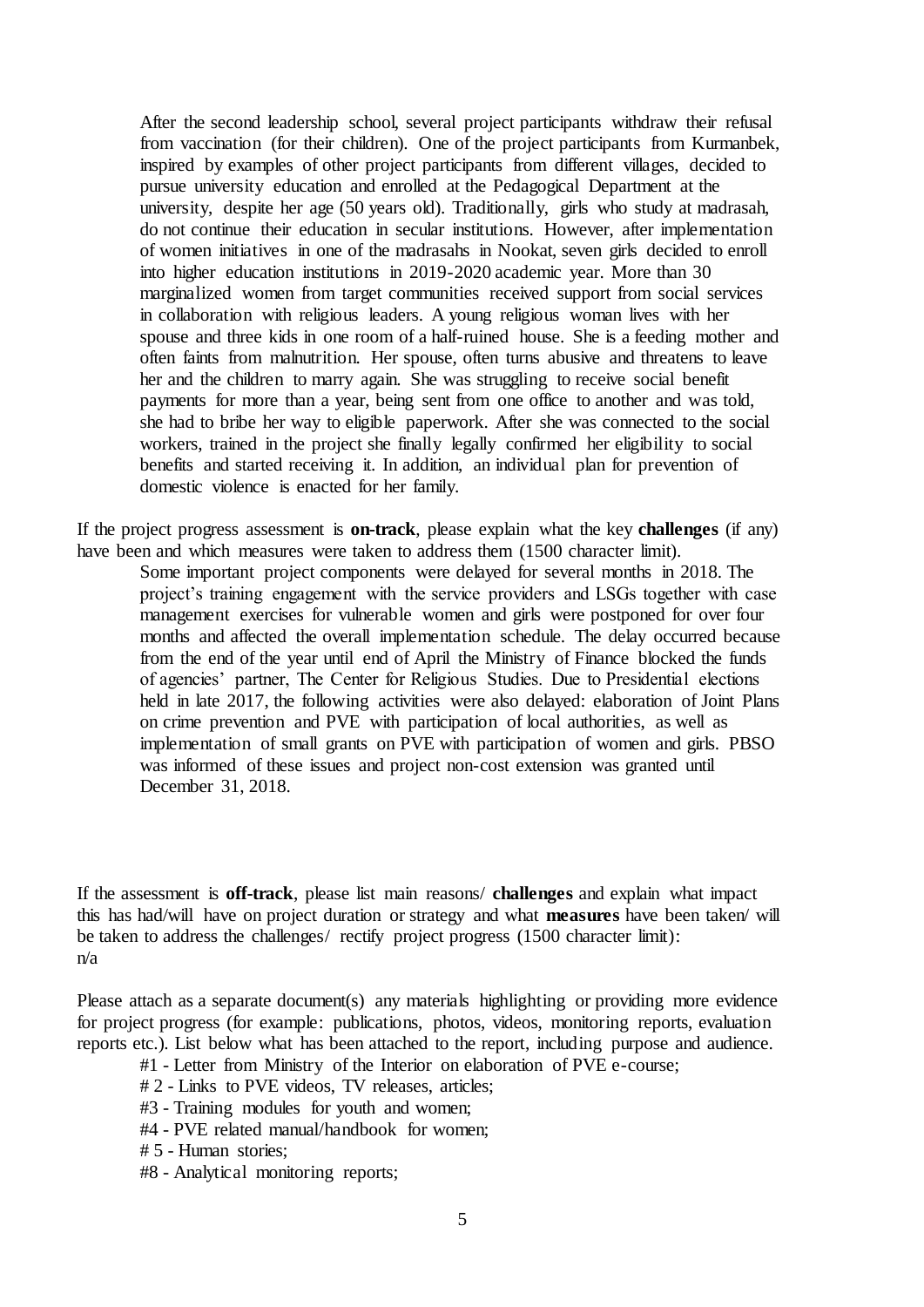#9 - Photos;-

https://drive.google.com/drive/folders/1IuJZrp3FjKjjtkavr1SUFiE9IaRFspNk?usp=sh aring

10# - Short video on work with women and girls - religious leaders;

#11 - Report from the workshop on analysis of interventions against project ToC, indicators and outcomes;

#12 - Examples of Orders on Establishing the Working Groups to Elaborate Joint Plans on crime prevention and PVE).

## **1.2 Result progress by project outcome**

*The space in the template allows for up to four project outcomes. If your project has more approved outcomes, contact PBSO for template modification.*

# **Outcome 1: Women and girls at risk to VE engage with communities in manner compatible with the views and ideology as the result of PVE initiatives undertaken by non-formal and formal leaders.**

#### **Rate the current status of the outcome progress: on track**

**Progress summary:** *Describe main progress under this Outcome made during the reporting period (for June reports: January-June; for November reports: January-November; for final reports: full project duration), including major output progress (not all individual activities). If the project is starting to make/ has made a difference at the outcome level, provide specific evidence for the progress (quantitative and qualitative) and explain how it impacts the broader political and peacebuilding context. Where possible, provide specific examples of change the project has supported/ contributed to as well as, where available and relevant, quotes from partners or beneficiaries about the project and their experience. (3000 character limit)?* 

One of the sustainable results the project has achieved is establishing a group of 86 women and girls, religious leaders (the core group), who continued close engagement in the project during this reporting period as well. The progress can be described in several dimensions. First, the capacity of women and girls on PVE work has increased. Members of the core group gained confidence that they can contribute to the security of the community and peace building issues, and they respectively increased their social responsibility. It is important to note that most of the women and girls did not previously participate in any of trainings or community-based initiatives. The second dimension of progress is related to increased confidence women, girls, and religious leaders in interaction with the authorities. In addition, the productivity of dialogue between women, girls and local authorities, as well as with police, social sector representatives, has strengthened. This, in turn, increased the trust of religious women and girls to the authorities and local institutions.In the initial phase of the project, the majority of participants experienced low trust and fear , especially towards the police. Before the launch of the second round of women PVE initiatives, participants organized presentations of their plans to local authorities, police, imams, neighborhood activists and received their recommendations and support. The third dimension of progress is that the core group of 86 women positively influenced and made positive changes in the lives of other members of the community, especially vulnerable women and girls, some of whom lived isolated lives and felt alienated from the communities. More than 2,000 community members participated in local PVE initiatives, organized by the core group; Most of these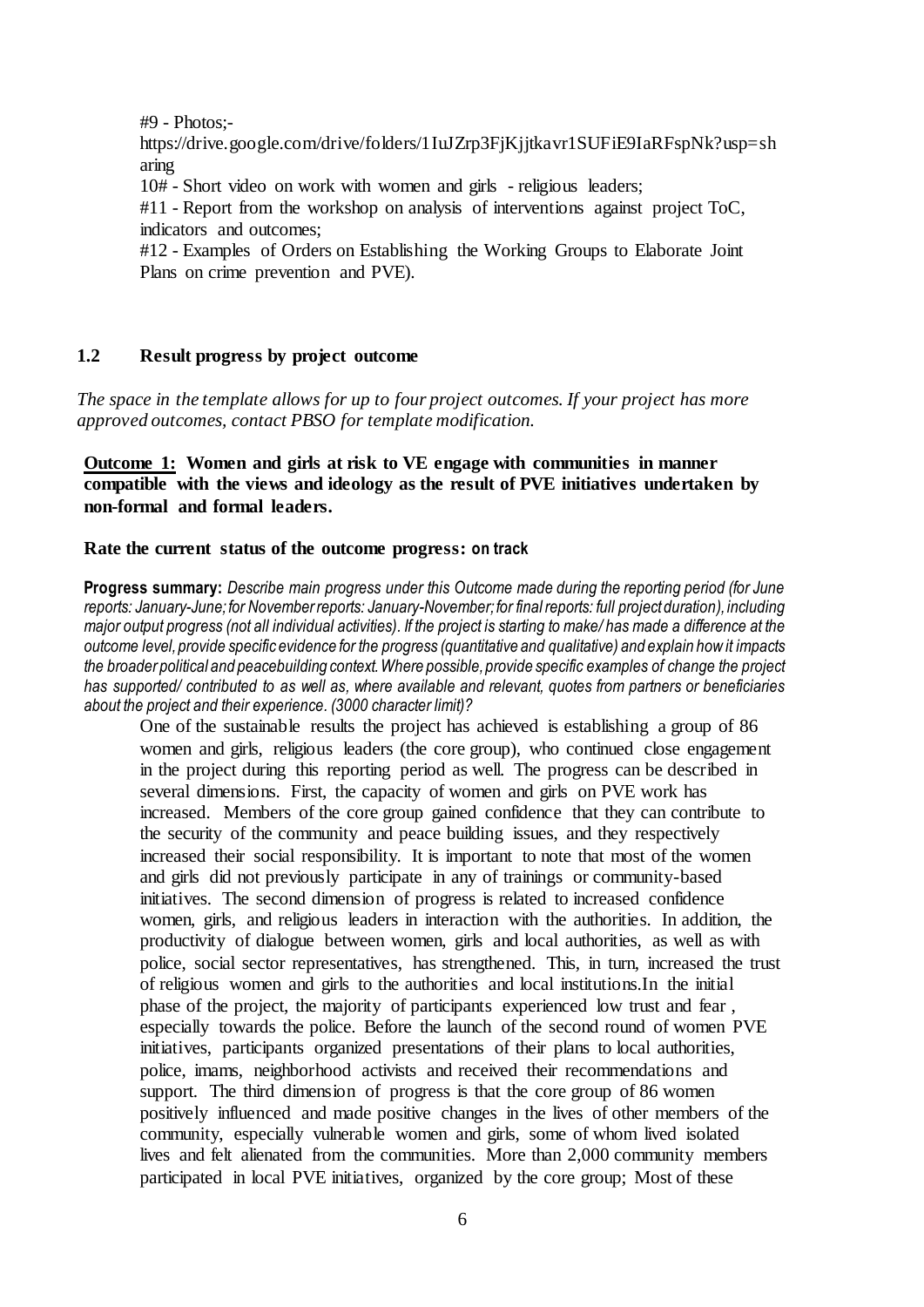people were members of the community who did not previously participate at any public events or other PVE initiatives. 36 women received focused support from the core group in partnership with social, health workers and members of local parliament. There were a number of cases where representatives of local authorities reached out to the women and the project core group, and asked for their support in mobilizing the population to participate at community local gatherings (those, who are not active in community life). In addition, the support was gained in the effort to raise awareness of schoolchildren and their parents on importance of education, especially for girls.

Besides, 50 small grant initiatives have been identified and submitted by 1700-trained women and girls among which 30 initiatives were supported through small grant funding. There were 10 videos, five TV special releases, 50 text articles developed and distributed in the media, and 5,000 copies of the PVE manual were distributed. At least 72 thousand media impressions were accumulated through social networks, WhatsApp messenger, 10 videos, and 5 TV releases.

**Outcome 2:** Law enforcement institutions, local authorities, legal aid providers and social workers engage women and girls at risk to VE in inclusive dialog to ensure access to public service

## **Rate the current status of the outcome progress: on track**

#### **Progress summary:** *(see guiding questions under Outcome 1)*

A dialogue mechanism has been established as the basis for cooperation and dialogue between local self- governance, local parliament, police and communities, including women and girls. Local safety situational analysis conducted with the participation of these people, ensured better understanding of root causes leading to radicalization to violence, which formed the basis for the development of Joint Plans on crime prevention and PVE. In some project target areas, local parliaments allocated funding from the local budget for implementation of certain activities within the plan.

Elaboration of the comprehensive PVE educational e-course for police combines separate fragmented training courses, including computer and mobile elements, established a sustainable educational basis for the institutional capacity building and professional development of police officers.

In cooperation with the Ministry of Justice and the Center for Religious Studies, a mechanism to increase people's access to legal, psychological and theological consultations have been tested. Thus, access to justice of hard-to-reach and marginalized women and girls increased in 16 target communities through legal consultations and (for 2065 citizens, 70% women), including 15 cases of representation at the court.

90 LSG and social sector employees trained on gender responsive and PVE-focused service delivery demonstrate knowledge of local contextualized conditions in which women and girls become vulnerable to radicalization. There is evidence of changing attitudes both towards their own work and towards women and girls in this specific group. For example, while conducting family assessment, social workers as a part of their function start pointing at gender inequality and gender-based violence. Social workers look at the appearance of women and girls to judge on whether they face violence and abuse or have suitable clothing. They inquire on the labor, budget division patterns and the way responsibilities are shared in the households, on whether that girls' access to education is blocked, in order to detect and address gender-based abuse. When they develop family plans for moving from difficult life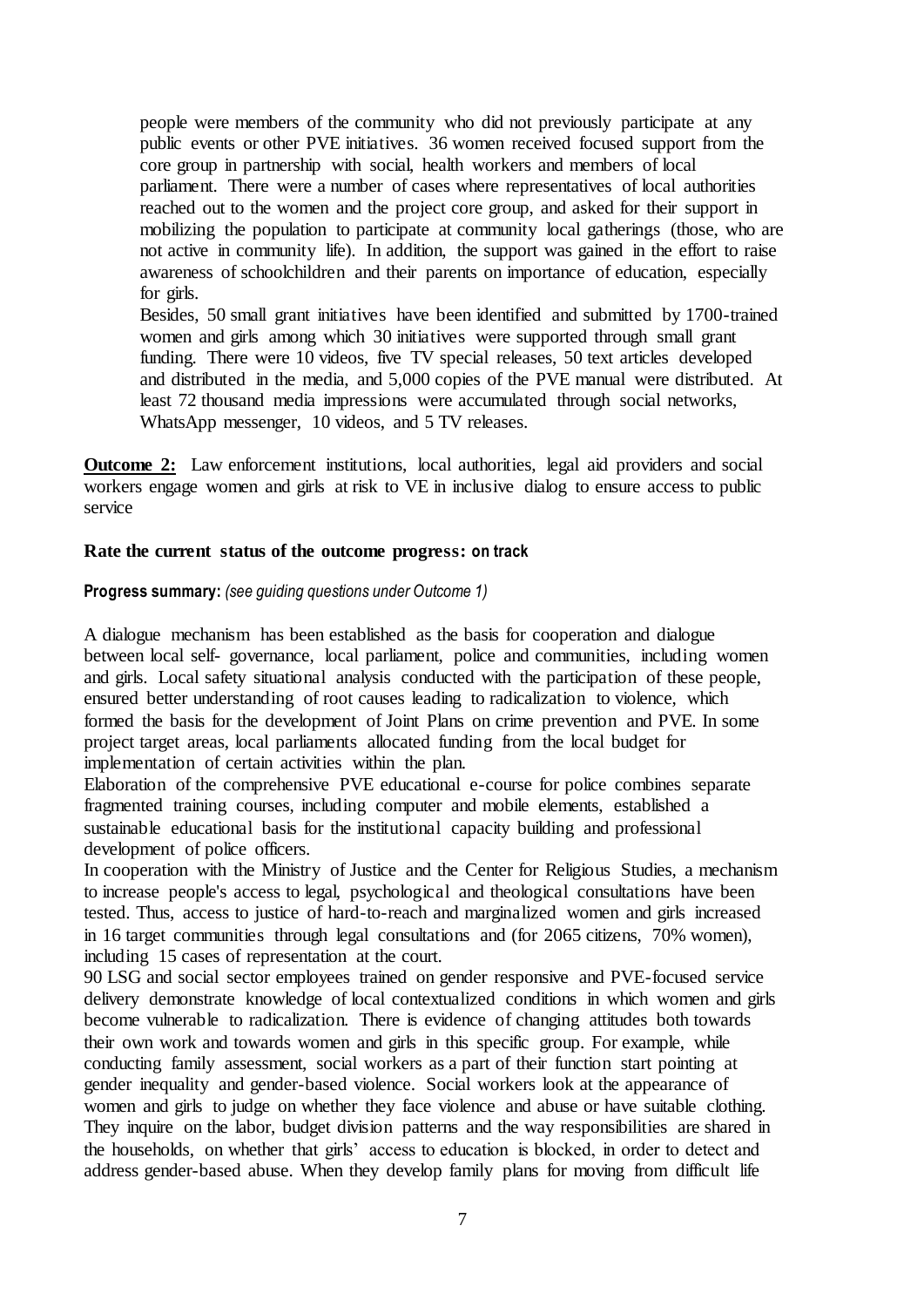conditions, they started actively engaging women and girls in drawing solutions. The project has contributed to a trend of providing coordinated and integrated services as opposed to formerly isolated interventions by different social sector employees (health, education and protection) all the way from vulnerability case identification to referral or resolution. "It is very important that the project has united us (local municipality workers) together with community police and 10th department of MOI. Before, we didn't realize that prevention of violent extremism is our responsibility as well work with women has the importance too. It's a first plan on prevention of crimes we sign together with police", Ms. Immidinova M, representative of Mayors Office of Kadamjay.

# **Outcome 3:**

## **Rate the current status of the outcome progress: on track**

**Progress summary:** *(see guiding questions under Outcome 1)* 

## **Outcome 4:**

#### **Rate the current status of the outcome progress: Please select one**

**Progress summary:** *(see guiding questions under Outcome 1)* 

### **1.3 Cross-cutting issues**

| <b>National ownership:</b> How has the |                                                                |
|----------------------------------------|----------------------------------------------------------------|
| national government demonstrated       | At the national level, the State Commission on Religious       |
| ownership/ commitment to the project   | Affairs (SCRA), Ministry of Interiors (Service on              |
| results and activities? Give specific  | Combating Extremism and Illegal Migration/SCEIM),              |
| examples. (1500 character limit)       | Ministry of Justice are closely engaged in project             |
|                                        | implementation and support its goals. For example,             |
|                                        | representatives of SCRA, SCEIM are members of trainer          |
|                                        | groups as well as the project board. Representative from       |
|                                        | SCEIM was engaged as an expert during second round of          |
|                                        | women initiatives. Representatives of the Ministry of          |
|                                        | Interior was engaged in planning and delivering trainings      |
|                                        | on PVE for police officers and confirmed their decision to     |
|                                        | introduce e-course on PVE as a mandatory course for            |
|                                        | police officers.                                               |
|                                        | The Ministry of Justice acted as one of the national           |
|                                        | partners in providing free legal aid to the population.        |
|                                        | At the local level, local authorities, school administrations, |
|                                        | neighborhood police officers and other actors were closely     |
|                                        | engaged in the implementation of the project. The head of      |
|                                        | local municipality and police department signed an Action      |
|                                        | Plans on Crime Prevention and PVE with the relevant            |
|                                        | budget commitment. Moreover, the project enjoys full           |
|                                        | support in facilitating identification of vulnerable women     |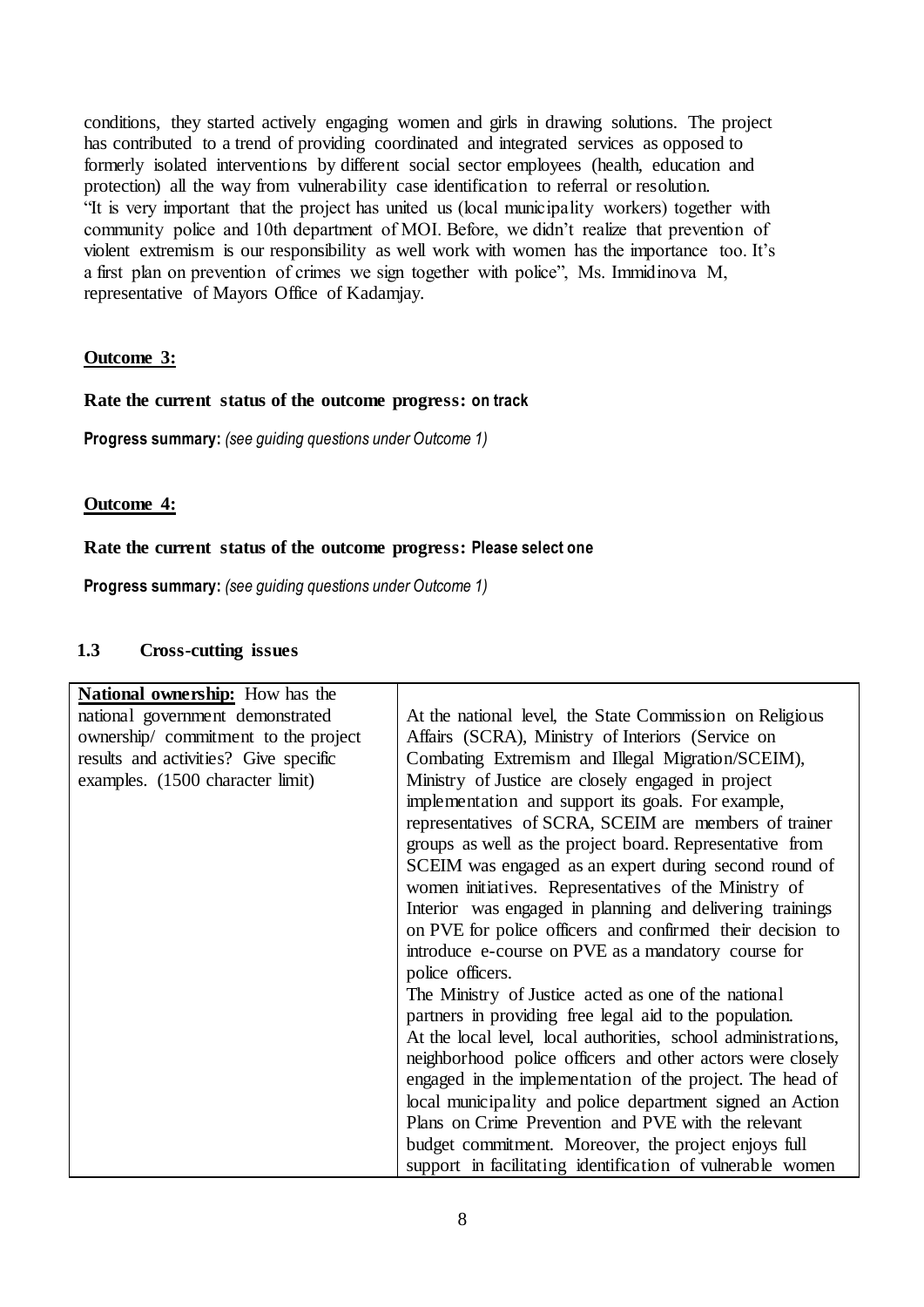|                                                                                                                                                                                                                                                                                                 | and girls to be handled by the social sector workers.                                                                                                                                                                                                                                                                                                                                                                                                                                                                                                                                                                                                                                                                                                                                                              |
|-------------------------------------------------------------------------------------------------------------------------------------------------------------------------------------------------------------------------------------------------------------------------------------------------|--------------------------------------------------------------------------------------------------------------------------------------------------------------------------------------------------------------------------------------------------------------------------------------------------------------------------------------------------------------------------------------------------------------------------------------------------------------------------------------------------------------------------------------------------------------------------------------------------------------------------------------------------------------------------------------------------------------------------------------------------------------------------------------------------------------------|
| <b>Monitoring:</b> Is the project M&E plan on<br>track? What monitoring methods and<br>sources of evidence are being/ have been<br>used? Please attach any monitoring-<br>related reports for the reporting period.<br>(1500 character limit)?                                                  | RUNOs are systematically monitoring the project<br>according to the project joint M&E plan. On May 22, the<br>workshop was organized by UNFPA as a leading agency to<br>track the project progress -Interventions were analyzed<br>from the angle of project ToC, indicators and outcomes.<br>Evidences for the project outcome progress and lessons<br>learnt and best practices were discussed (report from the<br>workshop).<br>Within the given project, UNFPA is using innovative<br>method of analytical monitoring, which envisages in-depth<br>monitoring of main project activities on achieved results,<br>indicators, including behavioral changes. Thus, 2 analytical<br>reports on Women Leadership Schools and 2 rounds of<br>initiatives are available and already informed programme<br>decisions. |
| <b>Evaluation:</b> Provide an update on the<br>preparations for the external evaluation<br>for the project, especially if within last 6<br>months of implementation or final report.<br>Confirm available budget for evaluation.<br>(1500 character limit)                                      | TOR was developed for the project independent<br>evaluation; the evaluation team was selected and hired by<br>UNFPA as a lead agency.<br>A workshop to discuss matrix for project evaluation was<br>held in September with participation of relevant agencies<br>and their IPs. Project evaluation methodology was<br>developed and finalized. The methodology was piloted<br>and field data collection was launched on November 12,<br>2018. Peace Nexus provided technical support during the<br>development of methodology as well as feedback to the<br>first draft of the evaluation report is expected.                                                                                                                                                                                                      |
| Catalytic effects (financial): Did the<br>project lead to any specific non-PBF<br>funding commitments? If yes, from<br>whom and how much? If not, have any<br>specific attempts been made to attract<br>additional financial contributions to the<br>project and beyond? (1500 character limit) | 12 Crime Prevention and PVE Action Plans were signed<br>by heads of local municipalities and police departments<br>with relevant budget commitments.<br>In particular in Masaliev local municipality $-KGS$<br>421,000 for improving safety infrastructure (lightning etc),<br>series of training and discussion platforms;<br>Karasu town: KGS61,000 for capacity building of mobile<br>groups on PVE on radicalization, theater forums,<br>informational leaflets on PVE and prevention of early<br>marriages<br>Kadamjai town: KGS 11,000 for printing informational<br>brochures<br>Kyzyl-Kyia town: KGS 55,000 for crime prevention<br>activities through sports<br>Ak- Terek village: KGS 30,000 for informational work on<br>prevention of vaccination refusals.                                            |
| <b>Catalytic effects (non-financial):</b> Did<br>the project create favourable conditions<br>for additional peacebuilding activities by                                                                                                                                                         | The work of women and girls on planning and<br>implementation of PVE initiatives has served as an<br>example of an approach on PVE for local authorities,                                                                                                                                                                                                                                                                                                                                                                                                                                                                                                                                                                                                                                                          |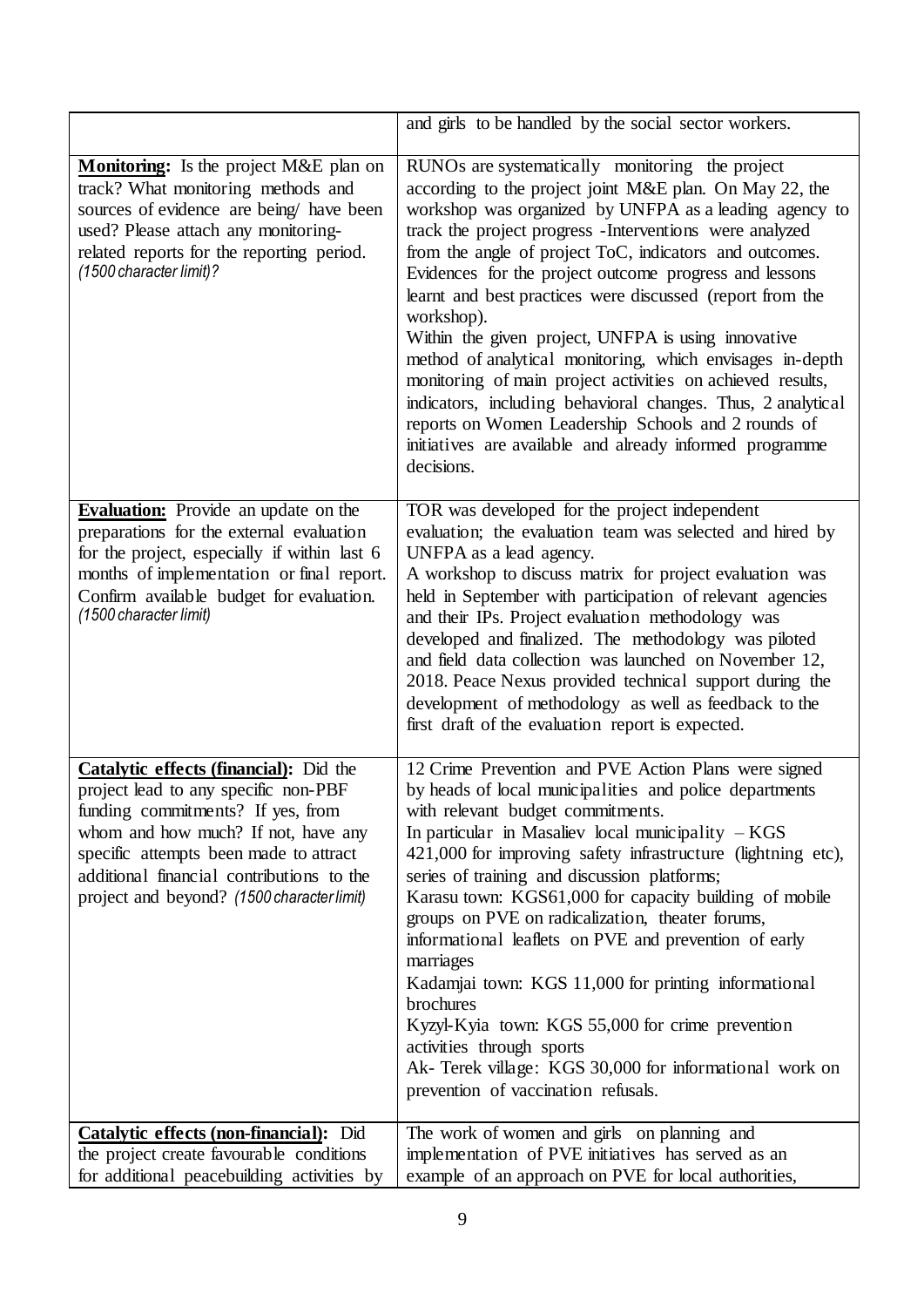| Government/ other donors? If yes, please<br>specify. (1500 character limit)                                                                                                                                                  | which is in line with above mentioned National Action<br>Plan. For example, Tokmok city's Mayor's Office worker,<br>responsible for PVE issues reached out to the women-<br>project participants to ask for assistance in organizing an<br>informational meeting for local communities with other<br>Mayor's Office officials.<br>The project interventions resulted in strengthening the<br>inter-ethnic trust as well. The groups of women and girls<br>consist of representatives of different ethnicities $-Kyrgyz$ ,<br>Uzbek, Dungan, and Uighurs. Their joint work on PVE<br>addresses different stereotypes and strengthened their<br>communication and collaboration.<br>Introduction and launch of the training module for public<br>servants and municipality workers by the State Human<br>Resource Service through higher education institutions is<br>one of the catalytic effects of the project. This gives an<br>opportunity for the knowledge produced for service<br>providers to continue be delivered beyond the project<br>cycle.<br>Another catalytic effect of the project is that it laid a<br>ground for current PVE projects (funded by PBF),<br>implemented in Kyrgyzstan within the frames of new<br>Peacebuilding Priority Plan in terms of learning and<br>building on the experience of the project. The main |
|------------------------------------------------------------------------------------------------------------------------------------------------------------------------------------------------------------------------------|-----------------------------------------------------------------------------------------------------------------------------------------------------------------------------------------------------------------------------------------------------------------------------------------------------------------------------------------------------------------------------------------------------------------------------------------------------------------------------------------------------------------------------------------------------------------------------------------------------------------------------------------------------------------------------------------------------------------------------------------------------------------------------------------------------------------------------------------------------------------------------------------------------------------------------------------------------------------------------------------------------------------------------------------------------------------------------------------------------------------------------------------------------------------------------------------------------------------------------------------------------------------------------------------------------------------------------------------------|
| <b>Exit strategy/ sustainability:</b> What steps<br>have been taken to prepare for end of<br>project and help ensure sustainability of<br>the project results beyond PBF support<br>for this project? (1500 character limit) | findings from the report on the end of project independent<br>evaluation will be presented to all RUNOs implementing<br><b>PVE</b><br>Joint planning Crime Prevention and PVE has been<br>introduced at the local communities' level and to be used<br>by the local municipalities and all crime prevention actors<br>on sustainable basis.<br>The Ministry of Justice and the State Commission for<br>Religious Affairs are already working on mechanisms for<br>obtaining state funding for the initiatives that have been<br>launched, in particular, the hotline call-center and on-site<br>legal aid for 2019 and beyond.<br>The training module was included into the national training<br>course called "Management of interethnic relations, gender<br>and religious state policy" for public servants and<br>municipal workers delivered on the regular basis by the<br>State Human Resource Service.<br>E-course on crime and extremism prevention for police is a<br>fully sustainable mechanism of knowledge improvement.                                                                                                                                                                                                                                                                                                         |
|                                                                                                                                                                                                                              | Ministries of Health, Education and Science intend to<br>introduce the training materials on PVE-oriented Service<br>Provision to the curricula of qualification advancement<br>courses.<br>The group of 86 women acquired knowledge, skills and<br>confidence are ready to continue their work on PVE in<br>their communities in collaboration with local authorities.                                                                                                                                                                                                                                                                                                                                                                                                                                                                                                                                                                                                                                                                                                                                                                                                                                                                                                                                                                       |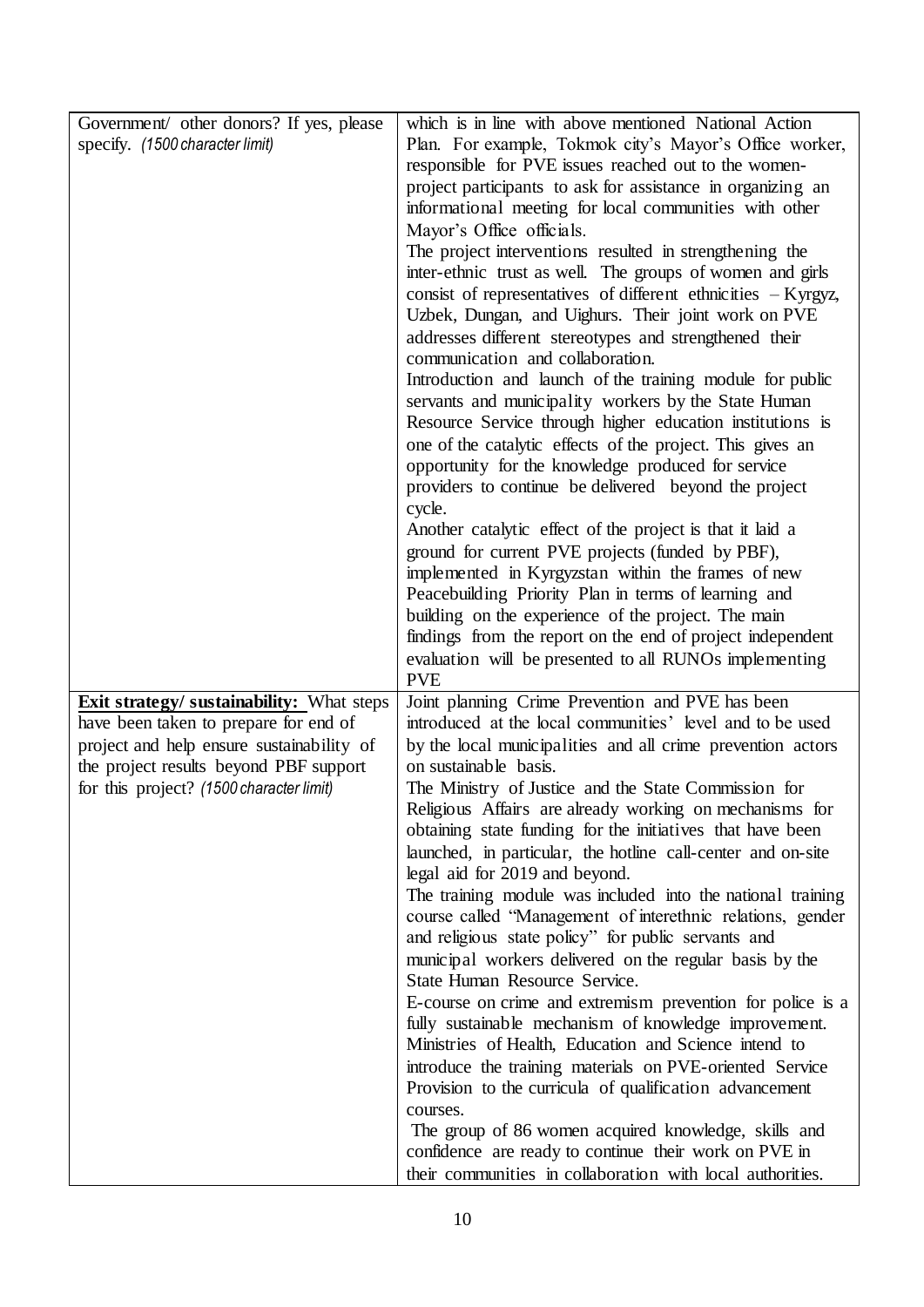|                                                                                                                                                                                                                                                                                                                                                                                                            | Some of these women are continuing engagement within<br>new PVE project "Communities Resilient to Violent<br>Ideologies", which will enable to further sustain their<br>knowledge and skills.                                                                                                                                                                                                                                                                                                                                                                                                                                                                                                                                                                                                                                                                           |
|------------------------------------------------------------------------------------------------------------------------------------------------------------------------------------------------------------------------------------------------------------------------------------------------------------------------------------------------------------------------------------------------------------|-------------------------------------------------------------------------------------------------------------------------------------------------------------------------------------------------------------------------------------------------------------------------------------------------------------------------------------------------------------------------------------------------------------------------------------------------------------------------------------------------------------------------------------------------------------------------------------------------------------------------------------------------------------------------------------------------------------------------------------------------------------------------------------------------------------------------------------------------------------------------|
| <b>Risk taking:</b> Describe how the project<br>has responded to risks that threatened the<br>achievement of results. Identify any new<br>risks that have emerged since the last<br>report. (1500 character limit)                                                                                                                                                                                         | While radicalization and violent extremism are a highly<br>recognized challenge/phenomenon in Kyrgyzstan, practice<br>has shown methodological and institutional frames of PVE<br>are still at the nascent stage in the country. Such<br>circumstances require extensive consultations with both<br>governmental agencies and non-governmental<br>organizations towards visioning/formulating<br>implementation strategies to ensure greater impact of<br>project resulting in further perspectives.<br>One of the project risk was that the project will not be able<br>to access closed groups of women. Systematic and close<br>collaboration with women, their families and male<br>religious leaders allowed to reach out those women.                                                                                                                             |
| Gender equality: In the reporting<br>period, which activities have taken place<br>with a specific focus on addressing issues<br>of gender equality or women's<br>empowerment? (1500 character limit)<br><b>Other:</b> Are there any other issues<br>concerning project implementation that<br>you want to share, including any capacity<br>needs of the recipient organizations?<br>(1500 character limit) | Women and girls empowerment and addressing the issues<br>of gender equality are the main areas of work of the<br>project. Women and girls were empowered as the result of<br>two rounds of Women Leadership Schools and PVE<br>initiatives. Local authorities, police and other stakeholders<br>have acknowledged the role of women and girls on the<br>issue of PVE and peace building, which has been<br>confirmed by a number of cases, when local authorities<br>approached women and girls for their support on certain<br>issues related to PVE, mobilization, and development. As<br>the result of PVE initiatives, several young girls and<br>women decided to acquire a profession and study at the<br>university. The project encourages women to participate in<br>public life, organize events independently and recognize<br>their role as agents for PVE. |
|                                                                                                                                                                                                                                                                                                                                                                                                            |                                                                                                                                                                                                                                                                                                                                                                                                                                                                                                                                                                                                                                                                                                                                                                                                                                                                         |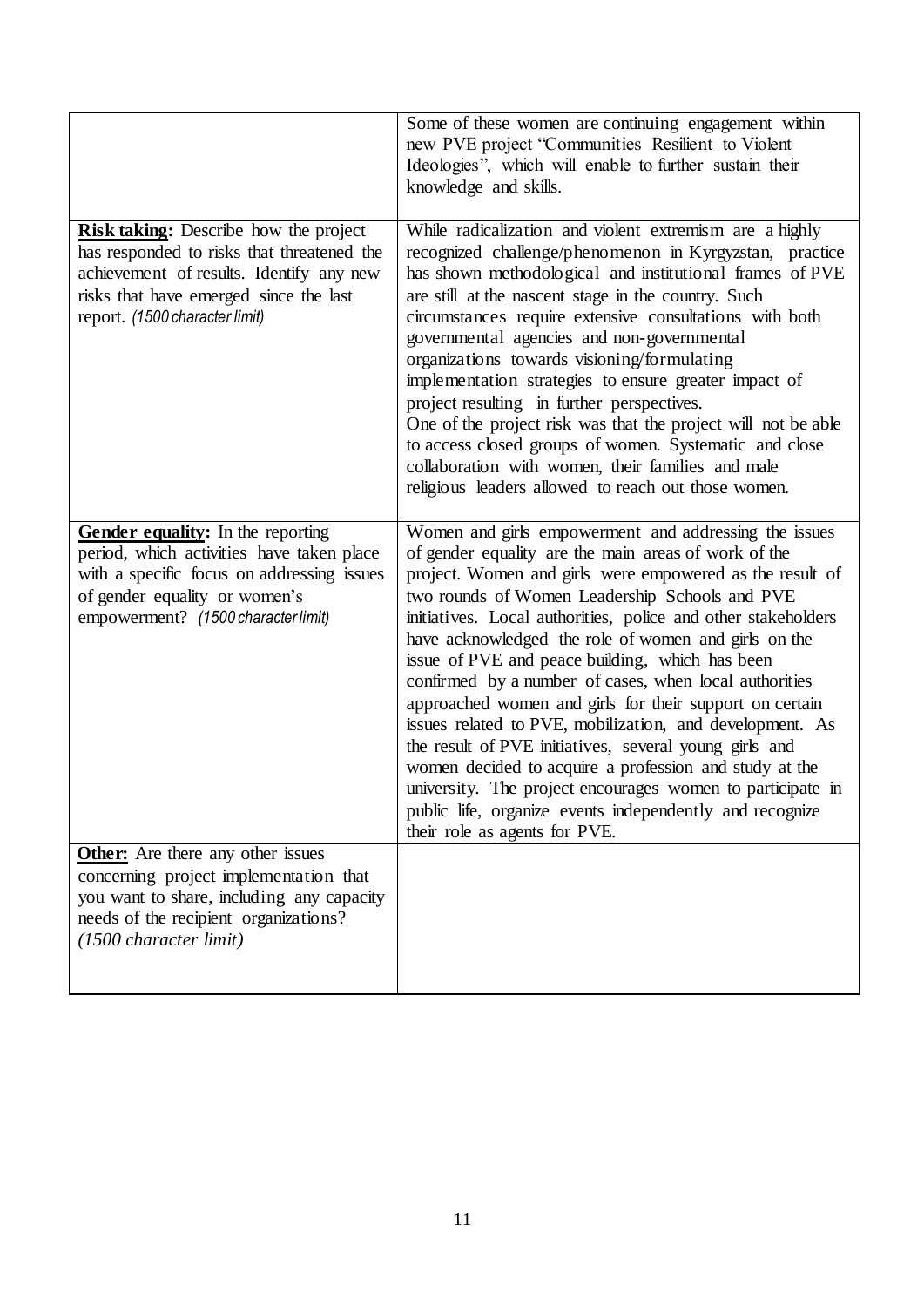**1.3 INDICATOR BASED PERFORMANCE ASSESSMENT***: Using the Project Results Framework as per the approved project document or any amendments- provide an update on the achievement of key indicators at both the outcome and output level in the table below (if your project has more indicators than provided in the table, select the most relevant ones with most relevant progress to highlight). Where it has not been possible to collect data on indicators, state this and provide any explanation.* Provide gender and age disaggregated data. (300 characters max per entry)

|                  | <b>Performance</b>       | <b>Indicator</b> | End of           | <b>Current</b> indicator | <b>Reasons for Variance/ Delay</b> | Adjustment of   |
|------------------|--------------------------|------------------|------------------|--------------------------|------------------------------------|-----------------|
|                  | <b>Indicators</b>        | <b>Baseline</b>  | project          | progress                 | (if any)                           | target (if any) |
|                  |                          |                  | <b>Indicator</b> |                          |                                    |                 |
|                  |                          |                  | <b>Target</b>    |                          |                                    |                 |
| Outcome 1        | Indicator 1.1            | $\bf{0}$         | 1338             | 3211                     |                                    |                 |
| <b>Women</b> and | <b>Outcome Indicator</b> |                  |                  |                          |                                    |                 |
| girls at risk to | 1 a: The number of       |                  |                  |                          |                                    |                 |
| VE engage        | women and girls at       |                  |                  |                          |                                    |                 |
| with             | <b>VE</b><br>risk<br>to  |                  |                  |                          |                                    |                 |
| communities      | (disaggregated by        |                  |                  |                          |                                    |                 |
| in manner        | age, ethnicity and       |                  |                  |                          |                                    |                 |
| compatible       | community)<br>take       |                  |                  |                          |                                    |                 |
| with the         | <b>VE</b><br>preventive  |                  |                  |                          |                                    |                 |
| views and        | actions<br>and           |                  |                  |                          |                                    |                 |
| ideology as      | participate<br>in        |                  |                  |                          |                                    |                 |
| the result of    | community life.          |                  |                  |                          |                                    |                 |
| <b>PVE</b>       | Indicator 1.2            | $\mathbf{0}$     | 218              | 360                      |                                    |                 |
| initiatives      | <b>Outcome Indicator</b> |                  |                  |                          |                                    |                 |
| undertaken       | $1b$ :                   |                  |                  |                          |                                    |                 |
| by non-          | of<br>Percentage         |                  |                  |                          |                                    |                 |
| formal and       | capacitated women        |                  |                  |                          |                                    |                 |
| formal           | and<br>girls<br>who      |                  |                  |                          |                                    |                 |
| <b>leaders</b>   | provide                  |                  |                  |                          |                                    |                 |
|                  | professional advice      |                  |                  |                          |                                    |                 |
|                  | and engage local         |                  |                  |                          |                                    |                 |
|                  | authorities in PVE.      |                  |                  |                          |                                    |                 |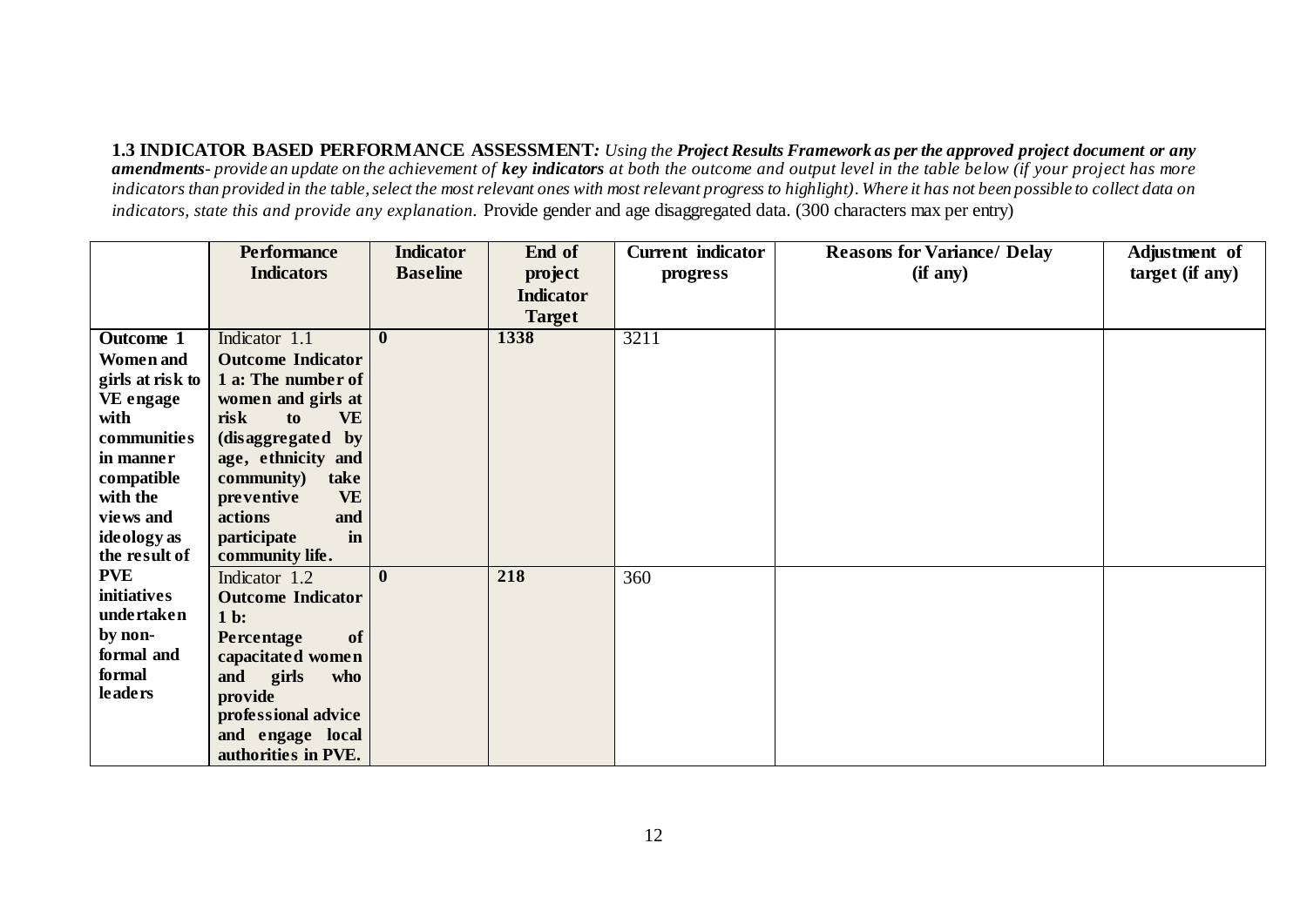|                                                                                                                                            | <b>Performance</b><br><b>Indicators</b>                                                                                                                                                                   | <b>Indicator</b><br><b>Baseline</b> | End of<br>project                 | <b>Current</b> indicator<br>progress | <b>Reasons for Variance/ Delay</b><br>(if any) | Adjustment of<br>target (if any) |
|--------------------------------------------------------------------------------------------------------------------------------------------|-----------------------------------------------------------------------------------------------------------------------------------------------------------------------------------------------------------|-------------------------------------|-----------------------------------|--------------------------------------|------------------------------------------------|----------------------------------|
|                                                                                                                                            |                                                                                                                                                                                                           |                                     | <b>Indicator</b><br><b>Target</b> |                                      |                                                |                                  |
|                                                                                                                                            | Indicator 1.3                                                                                                                                                                                             |                                     |                                   |                                      |                                                |                                  |
| Output 1.1<br>Capacitated<br>women and<br>girls (atyncha<br>and other<br>informal<br>leaders) are<br>able to                               | Indicator 1.1.1<br><b>Developed training</b><br>module for project<br>participants which<br>will<br>focus<br>on<br>women's rights and<br>preventing<br>radicalization                                     | $\mathbf{0}$                        | $\overline{\mathbf{4}}$           | $\overline{7}$                       |                                                |                                  |
| <i>implement</i><br><b>PVE</b><br><b>initiatives</b><br>and engage<br>community<br>members                                                 | Indicator 1.1.2<br>The number of<br>trained<br>informal<br>women leaders                                                                                                                                  | $\mathbf{0}$                        | <b>100</b>                        | 360                                  |                                                |                                  |
| Output 1.2<br><b>Women</b> and<br>girls from<br>targeted<br>groups are<br>able to<br>identify early<br>signs of<br>radicalization<br>to VE | Indicator 1.2.1<br><b>Number</b><br>of<br><b>initiatives</b><br><i>implemented</i><br>by<br>capacitated women<br>and<br>girls<br>for<br>communities<br>to<br>identify<br>and<br>prevent<br>radicalization | $\boldsymbol{0}$                    | 40                                | 170                                  |                                                |                                  |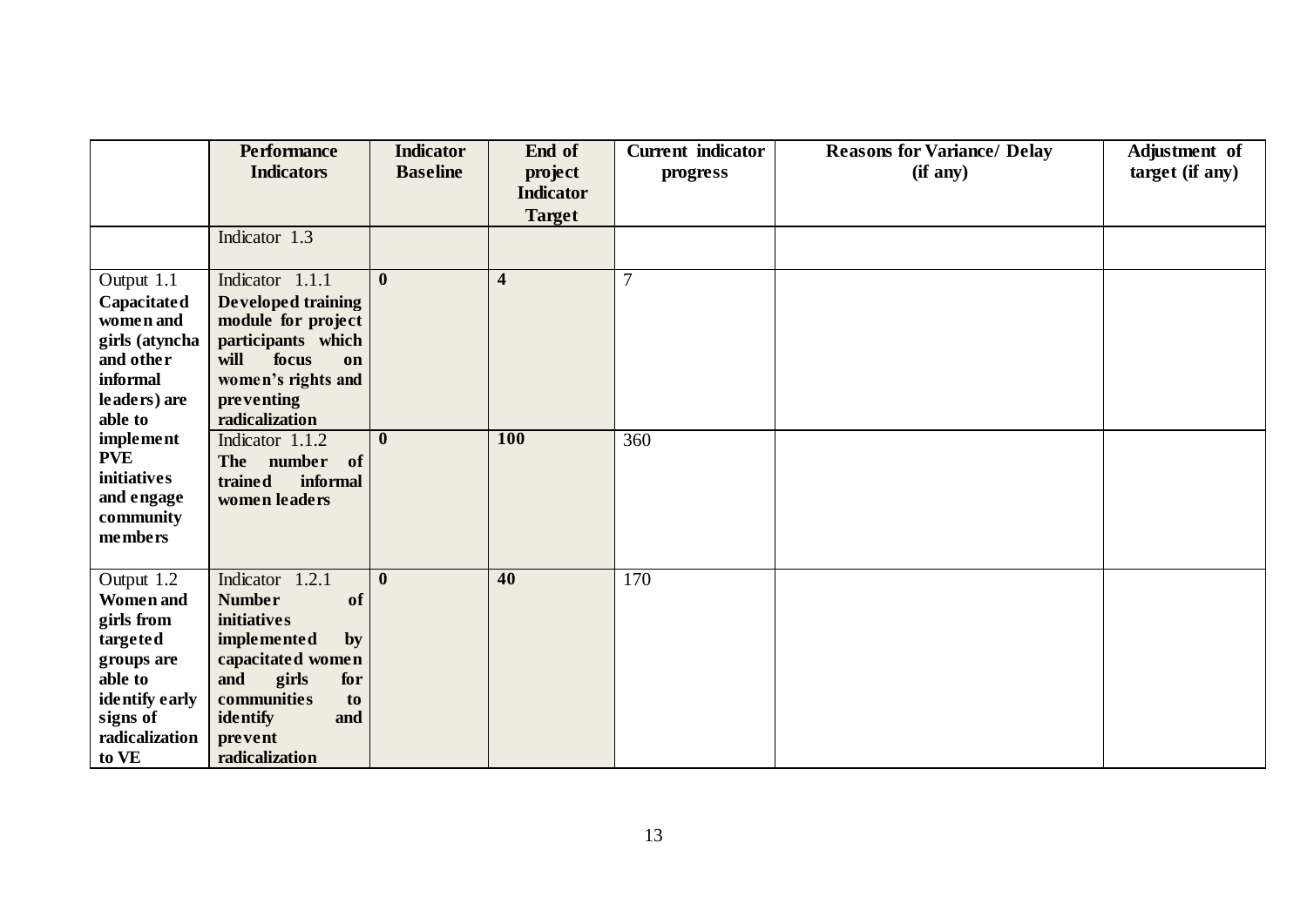|            | <b>Performance</b>                  | <b>Indicator</b> | End of           | <b>Current</b> indicator | <b>Reasons for Variance/ Delay</b>                                                   | Adjustment of   |
|------------|-------------------------------------|------------------|------------------|--------------------------|--------------------------------------------------------------------------------------|-----------------|
|            | <b>Indicators</b>                   | <b>Baseline</b>  | project          | progress                 | (if any)                                                                             | target (if any) |
|            |                                     |                  | <b>Indicator</b> |                          |                                                                                      |                 |
|            |                                     |                  | <b>Target</b>    |                          |                                                                                      |                 |
|            | Indicator 1.2.2                     | $\mathbf{0}$     | 500              | 3171                     |                                                                                      |                 |
|            | Number of women,<br>girls and other |                  |                  |                          |                                                                                      |                 |
|            | community                           |                  |                  |                          |                                                                                      |                 |
|            | members                             |                  |                  |                          |                                                                                      |                 |
|            | (disaggregated by                   |                  |                  |                          |                                                                                      |                 |
|            | sex, age<br>and                     |                  |                  |                          |                                                                                      |                 |
|            | ethnicity),                         |                  |                  |                          |                                                                                      |                 |
|            | including<br>duty                   |                  |                  |                          |                                                                                      |                 |
|            | bearers,<br>in<br>participating     |                  |                  |                          |                                                                                      |                 |
|            | community                           |                  |                  |                          | Due to specificity of the PVE and                                                    |                 |
|            | development                         |                  |                  | $6(5 \text{ media})$     | sensitivity of the issues, we had less                                               |                 |
|            | initiatives                         |                  |                  | initiatives, 1 local     | opportunity and flexibility to approach                                              |                 |
|            |                                     |                  |                  | initiative with          | innovations. From other side, the project                                            |                 |
|            | Output<br>indicator<br>1.2.3        |                  | 10               | community                | has served as experimental model for the<br>broader PVE program, so in this case the |                 |
|            | <b>Number</b><br>of                 |                  |                  | leaders)                 | whole project may be regarded as                                                     |                 |
|            | developed                           |                  |                  |                          | innovative PVE acti                                                                  |                 |
|            | innovative raising                  |                  |                  |                          |                                                                                      |                 |
|            | awareness product                   |                  |                  |                          |                                                                                      |                 |
|            |                                     |                  |                  |                          |                                                                                      |                 |
| Output 1.3 | Indicator 1.3.1                     |                  |                  |                          |                                                                                      |                 |
|            | Indicator 1.3.2                     |                  |                  |                          |                                                                                      |                 |
|            |                                     |                  |                  |                          |                                                                                      |                 |
| Outcome 2  | Indicator 2.1                       | The indicator    | 10% increase     | <b>TBD</b>               |                                                                                      |                 |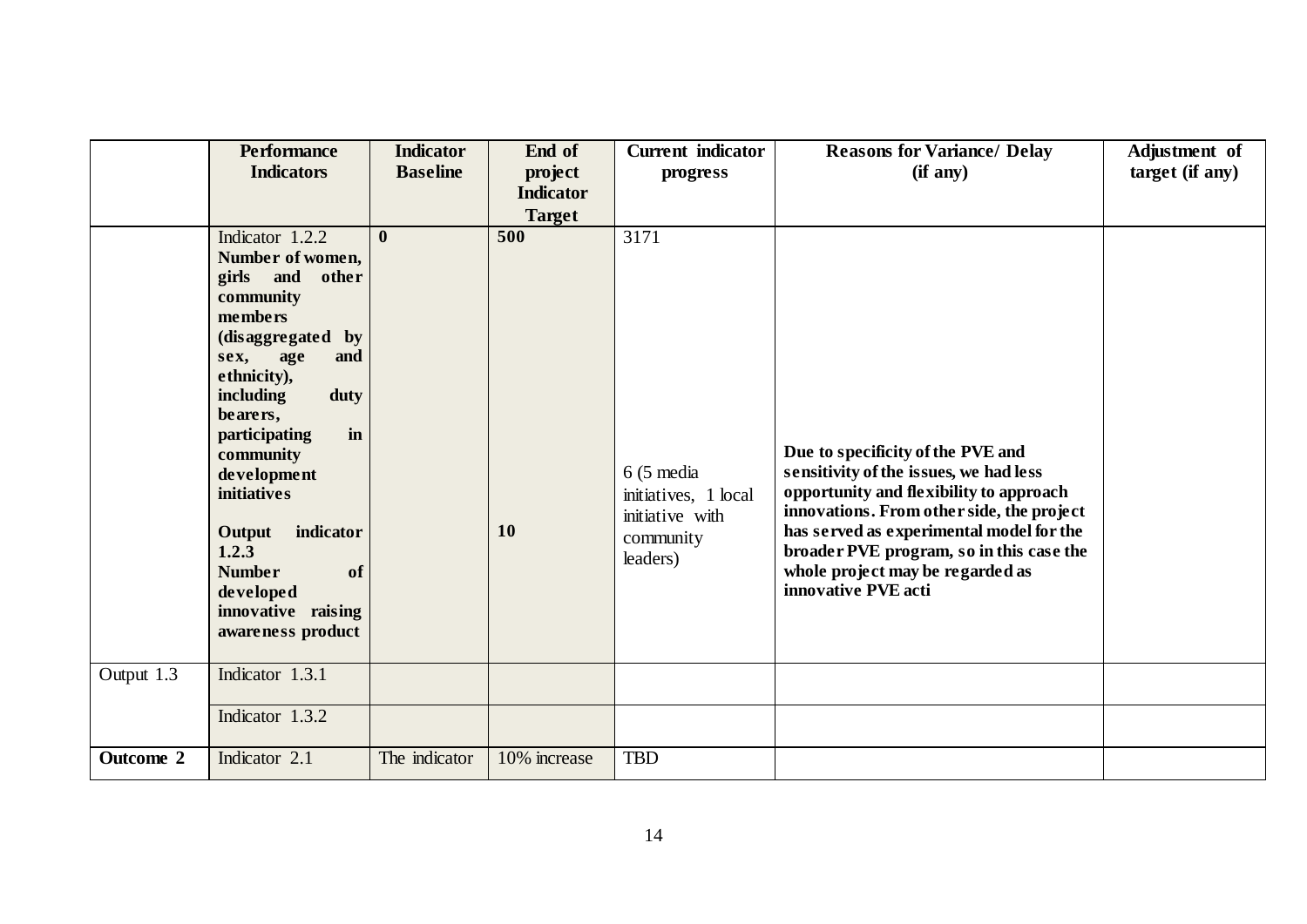|                     | <b>Performance</b>       | <b>Indicator</b>                        | End of           | <b>Current</b> indicator | <b>Reasons for Variance/ Delay</b> | Adjustment of   |
|---------------------|--------------------------|-----------------------------------------|------------------|--------------------------|------------------------------------|-----------------|
|                     | <b>Indicators</b>        | <b>Baseline</b>                         | project          | progress                 | (if any)                           | target (if any) |
|                     |                          |                                         | <b>Indicator</b> |                          |                                    |                 |
|                     |                          |                                         | <b>Target</b>    |                          |                                    |                 |
| Law                 | <b>Outcome Indicator</b> | <sub>on</sub>                           |                  |                          |                                    |                 |
| enforcement         | 2 a: Perception of       | improvement                             |                  |                          |                                    |                 |
| institutions,       | women and girls          | of perception                           |                  |                          |                                    |                 |
| local               | from target groups       | women and                               |                  |                          |                                    |                 |
| authorities,        | on public services       | girls from                              |                  |                          |                                    |                 |
| legal aid           | access<br>in             | target groups                           |                  |                          |                                    |                 |
| <i>providers</i>    | is<br>communities        | have on                                 |                  |                          |                                    |                 |
| and social          | improved                 | public                                  |                  |                          |                                    |                 |
| workers             |                          | services                                |                  |                          |                                    |                 |
| engage<br>women and |                          | access in                               |                  |                          |                                    |                 |
| girls at risk to    |                          | communities                             |                  |                          |                                    |                 |
| VE in               |                          | was analysed                            |                  |                          |                                    |                 |
| inclusive           |                          | from                                    |                  |                          |                                    |                 |
| dialog to           |                          | horizontal                              |                  |                          |                                    |                 |
| ensure access       |                          | and vertical                            |                  |                          |                                    |                 |
| to public           |                          | perspectives.                           |                  |                          |                                    |                 |
| service             |                          | Horizontal                              |                  |                          |                                    |                 |
|                     |                          | perspective is                          |                  |                          |                                    |                 |
|                     |                          | based on the                            |                  |                          |                                    |                 |
|                     |                          | type of social                          |                  |                          |                                    |                 |
|                     |                          | support, and                            |                  |                          |                                    |                 |
|                     |                          | vertical                                |                  |                          |                                    |                 |
|                     |                          |                                         |                  |                          |                                    |                 |
|                     |                          |                                         |                  |                          |                                    |                 |
|                     |                          |                                         |                  |                          |                                    |                 |
|                     |                          | perspective is<br>divided into<br>three |                  |                          |                                    |                 |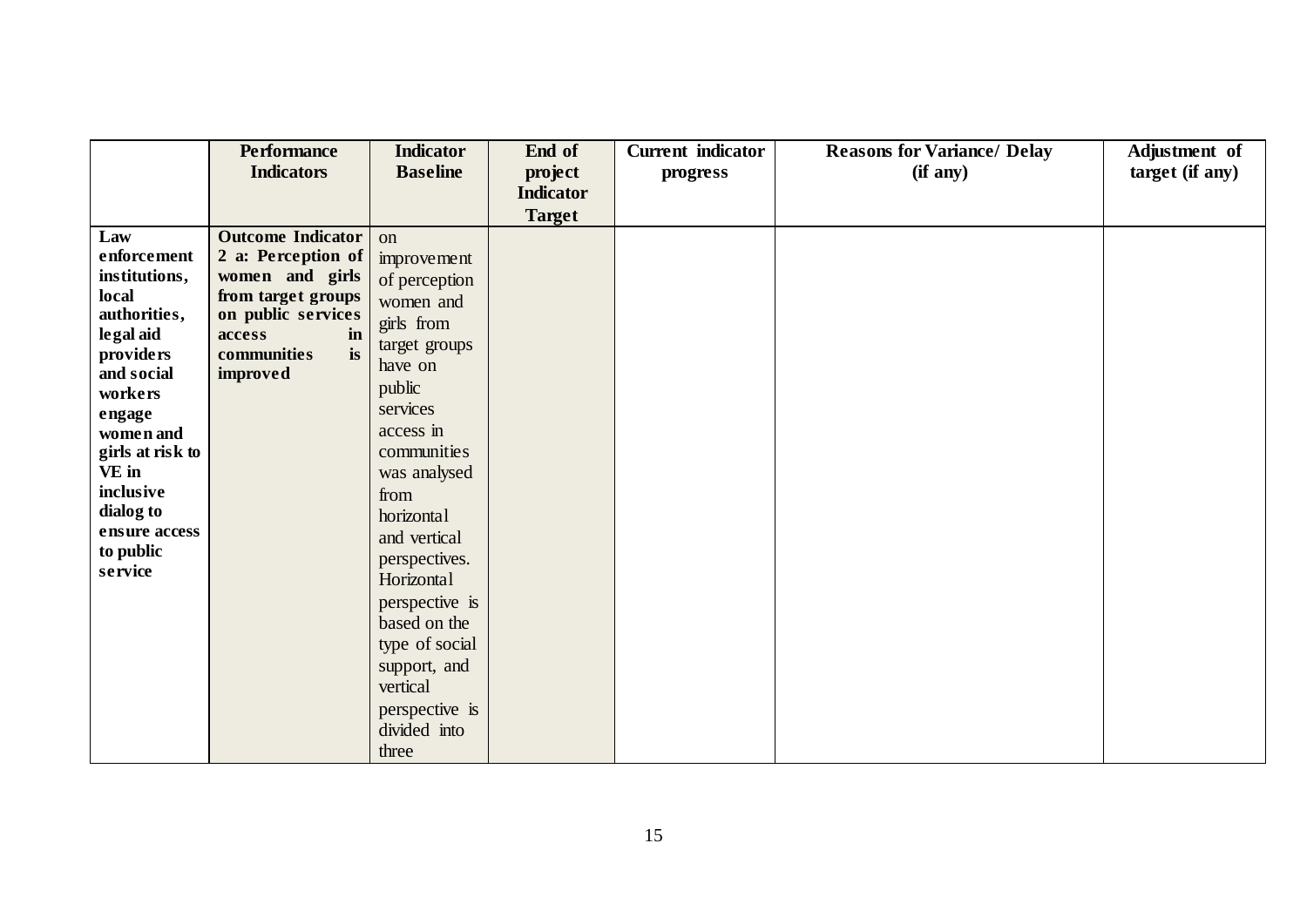|                                                                                                                                      | <b>Performance</b><br><b>Indicators</b>                                                                                                                                                                                                                                 | <b>Indicator</b><br><b>Baseline</b> | End of<br>project<br><b>Indicator</b><br><b>Target</b> | <b>Current</b> indicator<br>progress                                                                                                                                                           | <b>Reasons for Variance/ Delay</b><br>(if any) | Adjustment of<br>target (if any) |
|--------------------------------------------------------------------------------------------------------------------------------------|-------------------------------------------------------------------------------------------------------------------------------------------------------------------------------------------------------------------------------------------------------------------------|-------------------------------------|--------------------------------------------------------|------------------------------------------------------------------------------------------------------------------------------------------------------------------------------------------------|------------------------------------------------|----------------------------------|
|                                                                                                                                      | Indicator 2.2<br><b>Outcome Indicator</b><br>$2b$ :<br><b>Number</b><br>of<br>capacitated<br>selected<br>law<br>enforcement<br>institutions,<br>local<br>authorities,<br>legal<br>aid providers and<br>social workers who<br>provide legal/social<br>protection support | components<br>$\boldsymbol{0}$      | 408                                                    | 80 (35 lawyers and<br>45 media workers<br>trained on PVE)<br>215 police officers<br>(where 7% women)<br>trained<br>48 police officers<br>participated in<br>development of<br><b>PVE</b> plans |                                                |                                  |
|                                                                                                                                      | and assistance<br>Indicator 2.3                                                                                                                                                                                                                                         |                                     |                                                        |                                                                                                                                                                                                |                                                |                                  |
| Output 2.1<br>Law<br>enforcement<br>institutions,<br>social<br>workers and<br>local<br>administratio<br>$\mathbf n$<br>representativ | Indicator 2.1.1<br><b>Number</b><br>of<br>successful cases on<br>social protection of<br>women and girls at<br>risk<br>to<br><b>VE</b><br>(obtaining<br>social<br>allowances<br>and<br>enrolling children<br>in school etc.)                                            | $\bf{0}$                            | 64                                                     | 64 social cases are<br>being handled<br>13 legal cases                                                                                                                                         |                                                |                                  |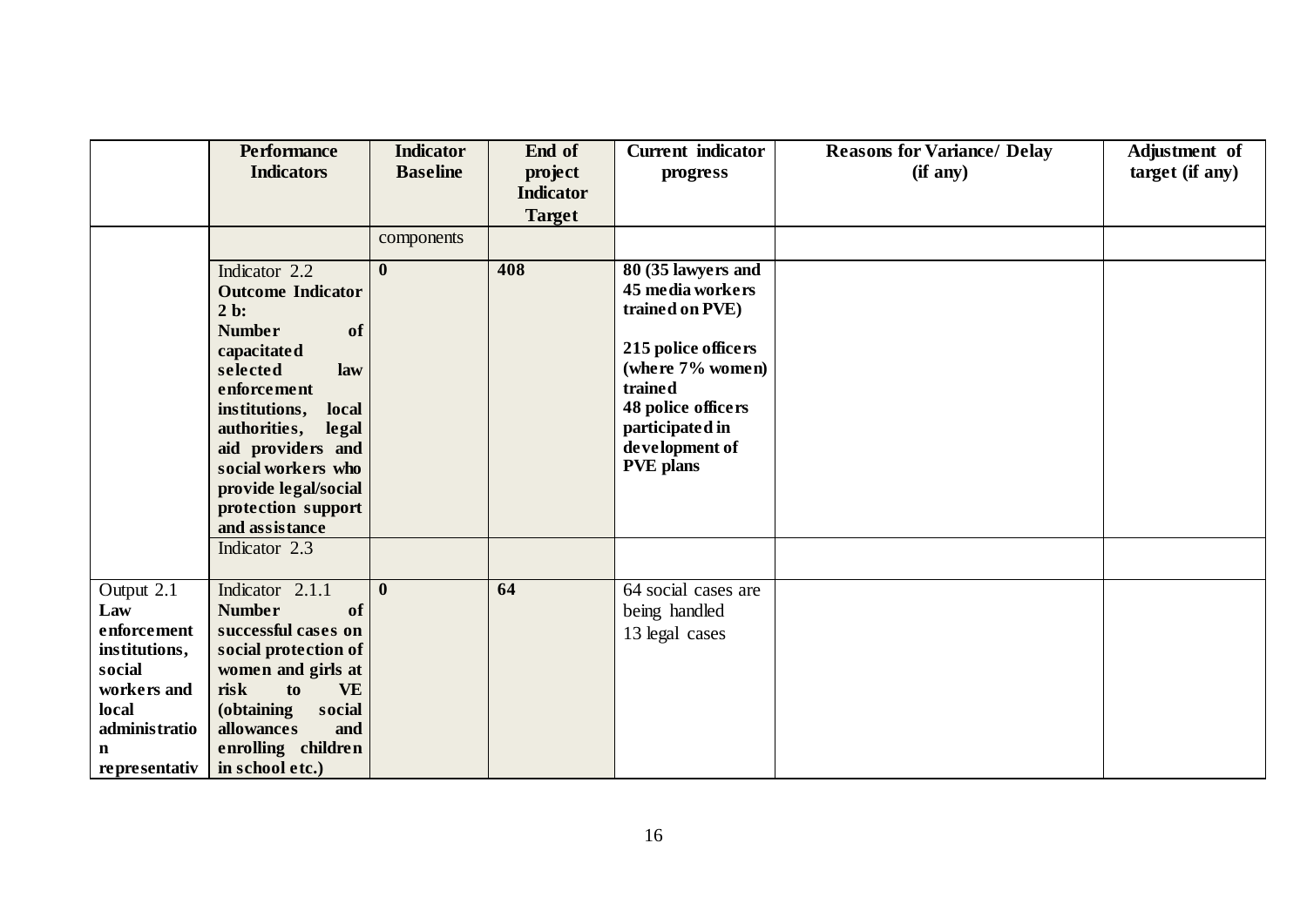|                  | <b>Performance</b>       | <b>Indicator</b>        | End of           | <b>Current</b> indicator | <b>Reasons for Variance/ Delay</b> | Adjustment of   |
|------------------|--------------------------|-------------------------|------------------|--------------------------|------------------------------------|-----------------|
|                  | <b>Indicators</b>        | <b>Baseline</b>         | project          | progress                 | (if any)                           | target (if any) |
|                  |                          |                         | <b>Indicator</b> |                          |                                    |                 |
|                  |                          |                         | <b>Target</b>    |                          |                                    |                 |
| es have          | Indicator 2.1.2          | $\mathbf{0}$            | 16               | 16 adopted action        |                                    |                 |
| knowledge        | <b>Number</b><br>of      |                         |                  | plans and 12             |                                    |                 |
| and skills to    | dialogue platforms       |                         |                  | dialogue platforms       |                                    |                 |
| apply            | and the number of        |                         |                  |                          |                                    |                 |
| socially-        | adapted<br><b>PVE</b>    |                         |                  |                          |                                    |                 |
| inclusive and    | action plans that        |                         |                  |                          |                                    |                 |
| gender-          | engage women and         |                         |                  |                          |                                    |                 |
| sensitive        | girls facilitated by     |                         |                  |                          |                                    |                 |
| approach to      | local                    |                         |                  |                          |                                    |                 |
| <b>PVE</b>       | administrations          |                         |                  |                          |                                    |                 |
|                  | and<br>law               |                         |                  |                          |                                    |                 |
|                  | enforcement              |                         |                  |                          |                                    |                 |
|                  | agencies                 |                         |                  |                          |                                    |                 |
|                  | Indicator 2.2.1          | $\mathbf{0}$            | 500              | 1445                     |                                    |                 |
| Output 2.2       | Number of women          |                         |                  |                          |                                    |                 |
| Free legal aid   | and girls at risk        |                         |                  |                          |                                    |                 |
| guaranteed to    | who received free        |                         |                  |                          |                                    |                 |
| women and        | legal aid (obtaining     |                         |                  |                          |                                    |                 |
| girls at risk to | birth certificates,      |                         |                  |                          |                                    |                 |
| VE through       | passports,               |                         |                  |                          |                                    |                 |
| ne wly           | representation in        |                         |                  |                          |                                    |                 |
| adopted law      | courts etc.)             |                         |                  |                          |                                    |                 |
|                  | Indicator 2.2.2          | $\overline{\mathbf{0}}$ | $\overline{20}$  | $\overline{35}$          |                                    |                 |
|                  | <b>Number of lawyers</b> |                         |                  |                          |                                    |                 |
|                  | trained on gender        |                         |                  |                          |                                    |                 |
|                  | sensitive                |                         |                  |                          |                                    |                 |
|                  | approaches to PVE        |                         |                  |                          |                                    |                 |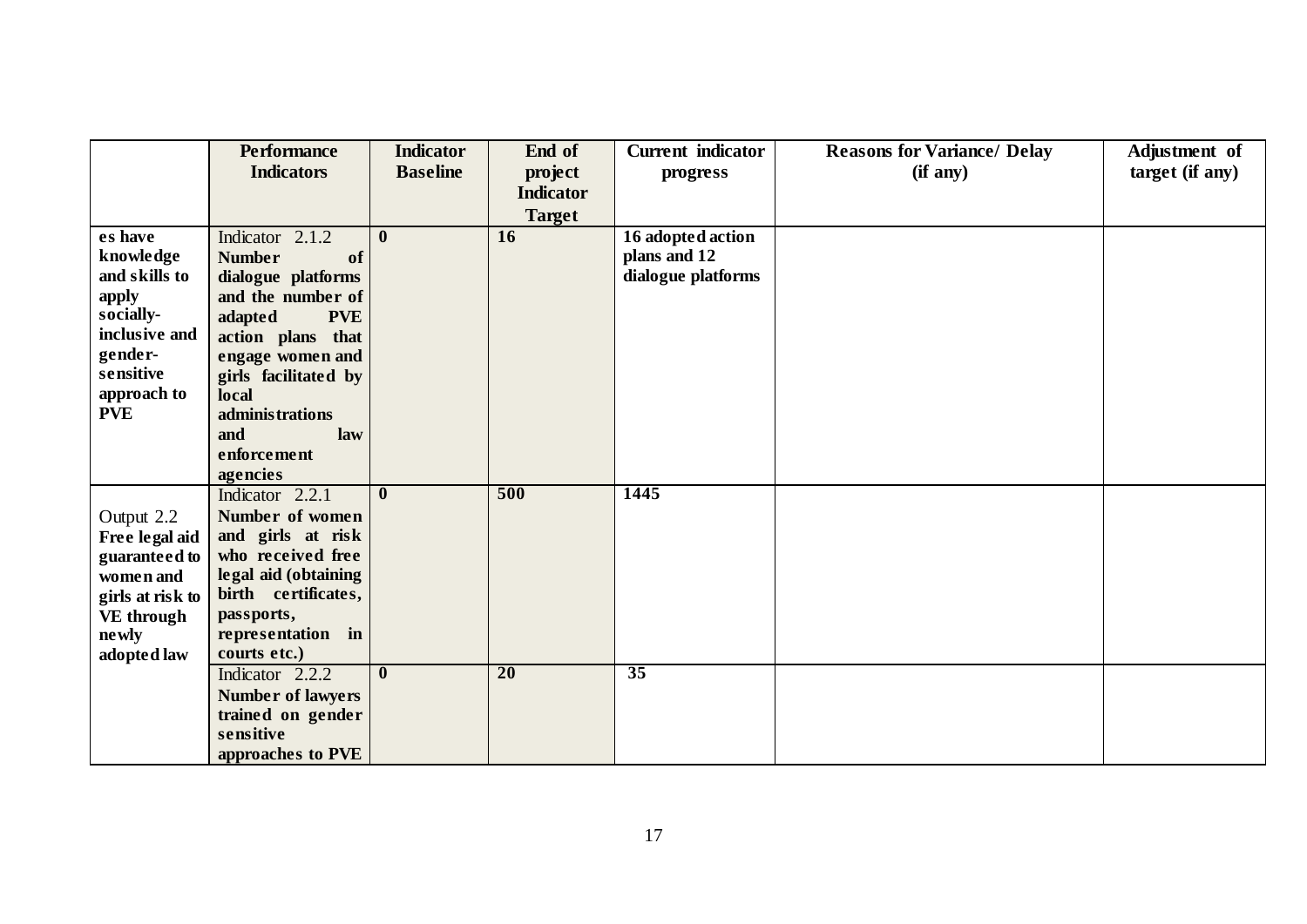|            | <b>Performance</b><br><b>Indicators</b> | <b>Indicator</b><br><b>Baseline</b> | End of<br>project | <b>Current</b> indicator<br>progress | <b>Reasons for Variance/ Delay</b><br>(if any) | Adjustment of<br>target (if any) |
|------------|-----------------------------------------|-------------------------------------|-------------------|--------------------------------------|------------------------------------------------|----------------------------------|
|            |                                         |                                     | <b>Indicator</b>  |                                      |                                                |                                  |
|            |                                         |                                     | <b>Target</b>     |                                      |                                                |                                  |
| Output 2.3 | Indicator 2.3.1                         |                                     |                   |                                      |                                                |                                  |
|            | Indicator 2.3.2                         |                                     |                   |                                      |                                                |                                  |
| Outcome 3  | Indicator 3.1                           |                                     |                   |                                      |                                                |                                  |
|            | Indicator 3.2                           |                                     |                   |                                      |                                                |                                  |
|            | Indicator 3.3                           |                                     |                   |                                      |                                                |                                  |
| Output 3.1 | Indicator 3.1.1                         |                                     |                   |                                      |                                                |                                  |
|            | Indicator 3.1.2                         |                                     |                   |                                      |                                                |                                  |
| Output 3.2 | Indicator 3.2.1                         |                                     |                   |                                      |                                                |                                  |
|            | Indicator 3.2.2                         |                                     |                   |                                      |                                                |                                  |
| Output 3.3 | Indicator 3.3.1                         |                                     |                   |                                      |                                                |                                  |
|            | Indicator 3.3.2                         |                                     |                   |                                      |                                                |                                  |
| Outcome 4  | Indicator 4.1                           |                                     |                   |                                      |                                                |                                  |
|            | Indicator 4.2                           |                                     |                   |                                      |                                                |                                  |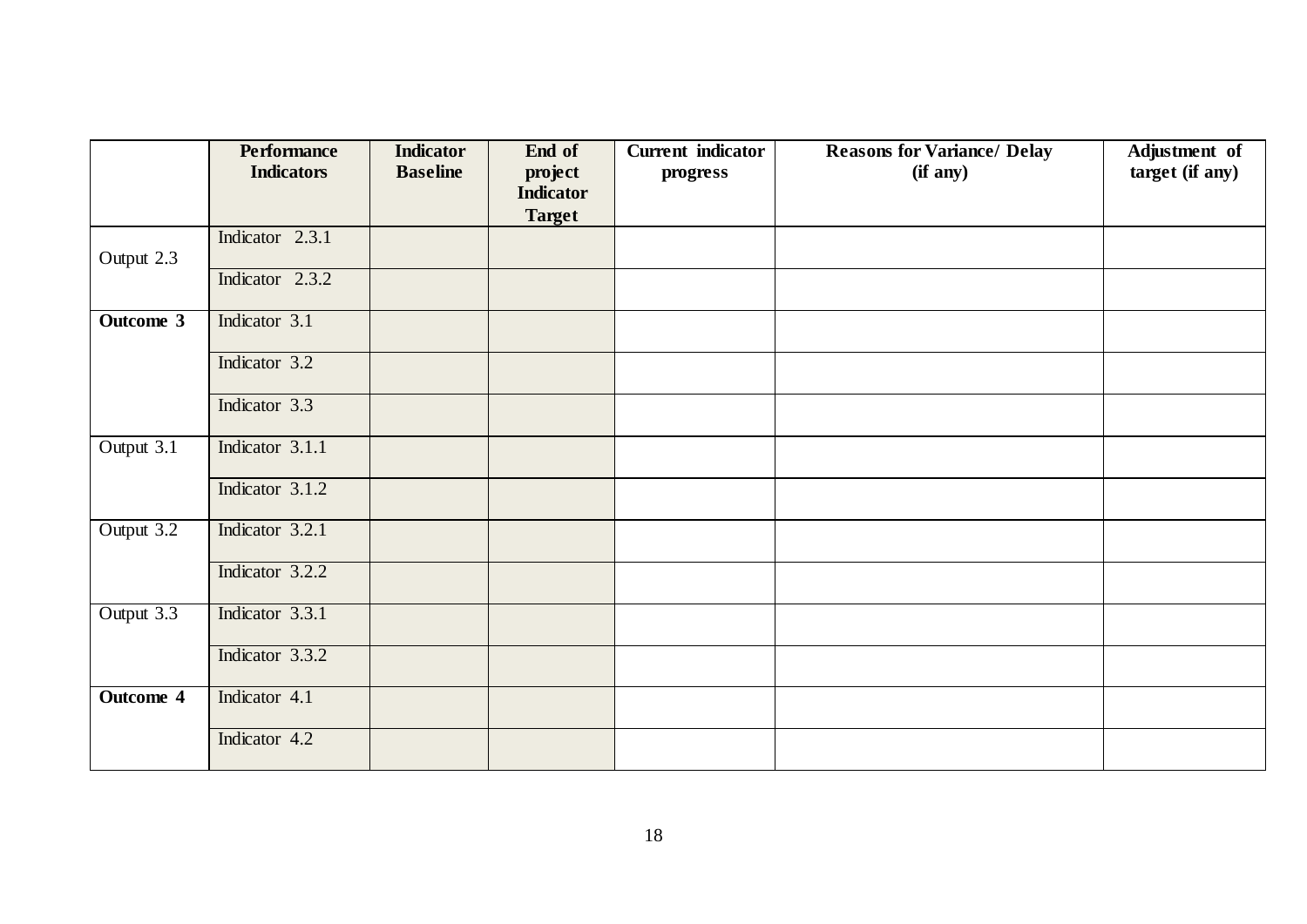|            | <b>Performance</b><br><b>Indicators</b> | <b>Indicator</b><br><b>Baseline</b> | End of<br>project<br><b>Indicator</b> | <b>Current</b> indicator<br>progress | <b>Reasons for Variance/ Delay</b><br>(if any) | Adjustment of<br>target (if any) |
|------------|-----------------------------------------|-------------------------------------|---------------------------------------|--------------------------------------|------------------------------------------------|----------------------------------|
|            |                                         |                                     | <b>Target</b>                         |                                      |                                                |                                  |
|            | Indicator 4.3                           |                                     |                                       |                                      |                                                |                                  |
| Output 4.1 | Indicator 4.1.1                         |                                     |                                       |                                      |                                                |                                  |
|            | Indicator 4.1.2                         |                                     |                                       |                                      |                                                |                                  |
| Output 4.2 | Indicator 4.2.1                         |                                     |                                       |                                      |                                                |                                  |
|            | Indicator 4.2.2                         |                                     |                                       |                                      |                                                |                                  |
| Output 4.3 | Indicator 4.3.1                         |                                     |                                       |                                      |                                                |                                  |
|            | Indicator 4.3.2                         |                                     |                                       |                                      |                                                |                                  |